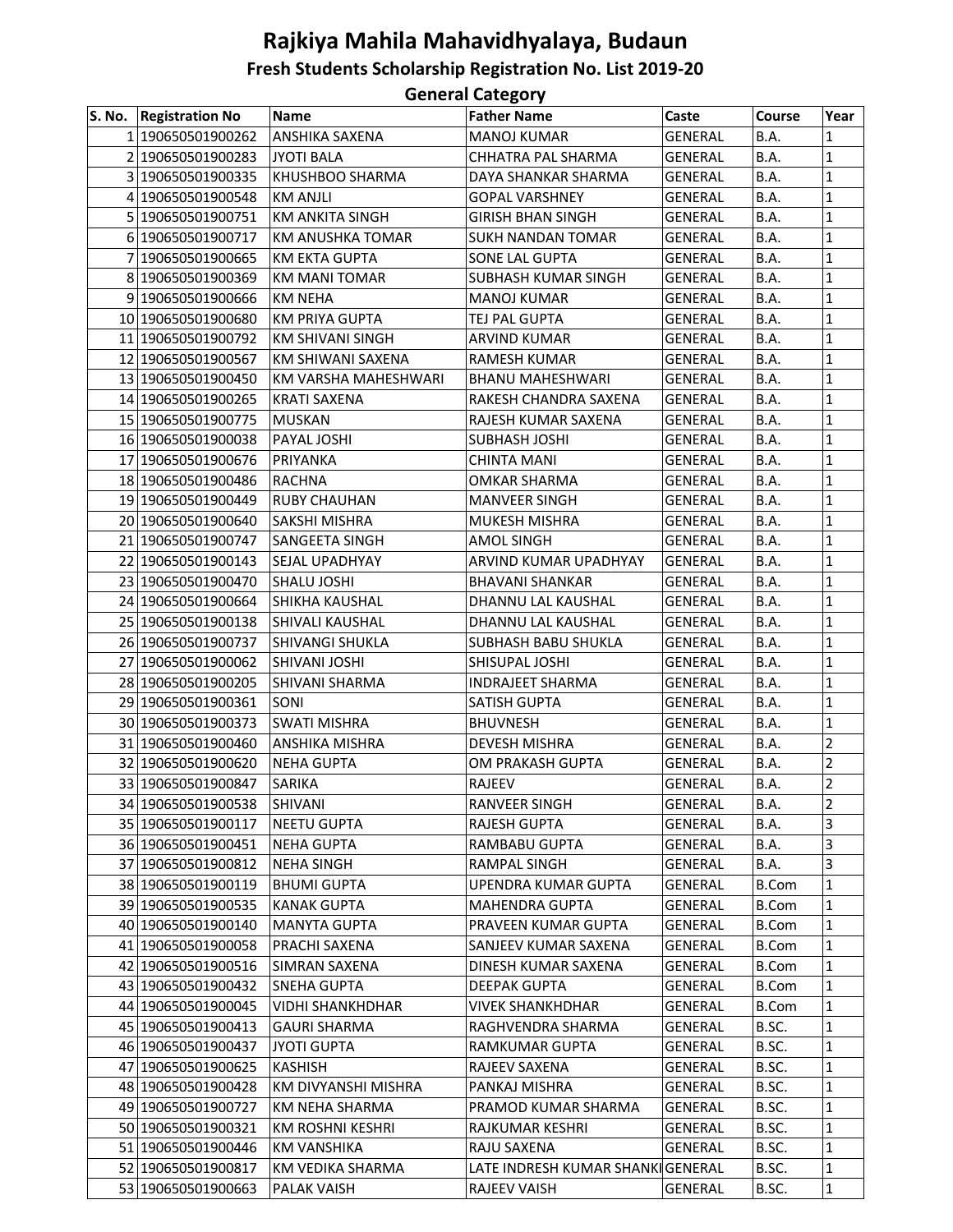| 54 | 190650501900445 | TANU SHARMA           | ' SHARMA<br><b>CHANDRAKESH</b> | IGENERAL       | IB.SC. |  |
|----|-----------------|-----------------------|--------------------------------|----------------|--------|--|
|    | 190650501900589 | <b>ISHA</b><br>SHARMA | . SHARMA<br>TENDRA             | <b>GENERAL</b> | IB.SC. |  |

|        | <b>SC Category</b>     |                         |                                   |           |              |                |  |  |
|--------|------------------------|-------------------------|-----------------------------------|-----------|--------------|----------------|--|--|
| S. No. | <b>Registration No</b> | <b>Name</b>             | <b>Father Name</b>                | Caste     | Course       | Year           |  |  |
|        | 1 190650201900603      | <b>ALKA</b>             | <b>RAJA RAM</b>                   | SC        | B.A.         | 1              |  |  |
|        | 2 190650201900287      | <b>ANJALI</b>           | <b>PYARE LAL</b>                  | SC        | B.A.         | $\mathbf{1}$   |  |  |
|        | 3 190650201900340      | <b>ARCHANA</b>          | <b>CHANDRA BHAN</b>               | SC        | B.A.         | $\mathbf{1}$   |  |  |
|        | 4 190650201900820      | ARCHANA KUMARI          | <b>SHYAM LAL</b>                  | SC        | B.A.         | $\mathbf 1$    |  |  |
|        | 5 190650201900831      | ARCHANA YUGAL BHARTI    | <b>CHANDRA PAL SINGH KUNWAISC</b> |           | B.A.         | $\mathbf{1}$   |  |  |
|        | 6 190650201900113      | <b>BABLI</b>            | RAJESHWAR                         | SC        | B.A.         | $\mathbf{1}$   |  |  |
|        | 7 190650201900271      | <b>CHHAYA</b>           | RAMNIVAS                          | SC        | B.A.         | $\mathbf 1$    |  |  |
|        | 8 190650201900027      | <b>DIVYANSHI</b>        | <b>PURAN LAL</b>                  | SC        | B.A.         | $\mathbf{1}$   |  |  |
|        | 9 190650201900600      | <b>GIRIJA</b>           | RAJPAL                            | SC        | B.A.         | $\mathbf{1}$   |  |  |
|        | 10 190650201900466     | <b>GUDIYA</b>           | <b>SURESH</b>                     | SC        | B.A.         | $\mathbf 1$    |  |  |
|        | 11 190650201900461     | <b>KANCHAN</b>          | ASHARAM                           | SC        | B.A.         | $\mathbf{1}$   |  |  |
|        | 12 190650201900754     | <b>KARISHMA</b>         | ARVIND KUMAR                      | SC        | B.A.         | $\mathbf{1}$   |  |  |
|        | 13 190650201900518     | <b>KAVITA</b>           | RAM RAKSH PAL                     | SC        | B.A.         | $\mathbf 1$    |  |  |
|        | 14 190650201900494     | <b>KHUSHBU</b>          | <b>DHANPAL</b>                    | SC        | B.A.         | $\mathbf{1}$   |  |  |
|        | 15 190650201900818     | <b>KM ANJU SAGAR</b>    | <b>MAHENDRA PAL</b>               | SC        | B.A.         | $\mathbf 1$    |  |  |
|        | 16 190650201900160     | <b>KM BHAVNA</b>        | <b>MUNEESH</b>                    | SC        | B.A.         | $\mathbf 1$    |  |  |
|        | 17 190650201900582     | <b>KM RADHA</b>         | <b>MAHIPAL</b>                    | SC        | B.A.         | $\mathbf{1}$   |  |  |
|        | 18 190650201900736     | <b>KM RENU</b>          | SOOBEDAR                          | SC        | B.A.         | $\mathbf{1}$   |  |  |
|        | 19 190650201900272     | <b>KM ROSHNI</b>        | <b>RAJKUMAR</b>                   | SC        | B.A.         | $\mathbf 1$    |  |  |
|        | 20 190650201900758     | <b>KM SHEETAL SAGAR</b> | <b>SHRI RAM</b>                   | SC        | B.A.         | $\mathbf{1}$   |  |  |
|        | 21 190650201900700     | <b>KM SHIKHA</b>        | RAJU                              | SC        | B.A.         | $\mathbf 1$    |  |  |
|        | 22 190650201900077     | <b>KM SHIVAN KUMARI</b> | RAMCHANDRA                        | SC        | B.A.         | $\mathbf 1$    |  |  |
|        | 23 190650201900697     | <b>KM SHIVANI</b>       | <b>RAMDAS</b>                     | SC        | B.A.         | $\mathbf{1}$   |  |  |
|        | 24 190650201900343     | KOMAL                   | <b>SANTOSH KUMAR</b>              | SC        | B.A.         | $\mathbf{1}$   |  |  |
|        | 25 190650201900264     | <b>NEHA KUMARI</b>      | <b>RAM RATAN</b>                  | SC        | B.A.         | $\mathbf 1$    |  |  |
|        | 26 190650201900472     | PIYUSH                  | <b>VIKAS</b>                      | SC        | B.A.         | $\mathbf{1}$   |  |  |
|        | 27 190650201900125     | PREM LATA               | PREM CHAND ARYA                   | SC        | B.A.         | $\mathbf 1$    |  |  |
|        | 28 190650201900477     | PRIYANKA                | <b>AJAY</b>                       | SC        | B.A.         | $\mathbf 1$    |  |  |
|        | 29 190650201900420     | <b>RAKHI</b>            | PRAVEEN KUMAR                     | SC        | B.A.         | $\mathbf{1}$   |  |  |
|        | 30 190650201900288     | <b>REETU</b>            | <b>BABURAM</b>                    | SC        | B.A.         | $\mathbf{1}$   |  |  |
|        | 31 190650201900821     | <b>ROHINI</b>           | <b>VIJAY</b>                      | SC        | B.A.         | 1              |  |  |
|        | 32 190650201900105     | ROSHANI KUMARI          | <b>NATHOOLAL</b>                  | SC        | B.A.         | $\mathbf{1}$   |  |  |
|        | 33 190650201900281     | SHAGUN                  | <b>BRAJ RAJ</b>                   | SC        | B.A.         | $\mathbf 1$    |  |  |
|        | 34 190650201900124     | SHALU DEVI              | JAGAT PAL                         | SC        | B.A.         | $\mathbf{1}$   |  |  |
|        | 35 190650201900286     | SHASHI SAGAR            | <b>KALYAN SINGH</b>               | SC        | B.A.         | 1              |  |  |
|        | 36 190650201900503     | <b>SHEETAL KUMARI</b>   | <b>OMKAR</b>                      | SC        | B.A.         | 1              |  |  |
|        | 37 190650201900227     | SHIVANGI                | <b>SURESH</b>                     | SC        | B.A.         | 1              |  |  |
|        | 38 190650201900032     | SHOBHA                  | RAJENDRA KUMAR                    | <b>SC</b> | B.A.         | 1              |  |  |
|        | 39 190650201900654     | <b>SMT RENU VALA</b>    | SIYARAM                           | SC        | B.A.         | 1              |  |  |
|        | 40 190650201900128     | SUMAN                   | <b>MAHESH PAL</b>                 | SC        | B.A.         | 1              |  |  |
|        | 41 190650201900031     | <b>SUMAN LATA</b>       | VEERENDRA                         | SC        | B.A.         | 1              |  |  |
|        | 42 190650201900453     | <b>TULSI</b>            | <b>SUDHIR</b>                     | SC        | B.A.         | 1              |  |  |
|        |                        | MEGHA                   |                                   | SC        | B.A.         | $\overline{2}$ |  |  |
|        | 43 190650201900200     | POONAM                  | SATISH KUMAR<br><b>SATY PAL</b>   | <b>SC</b> | B.A.         | $\overline{2}$ |  |  |
|        | 44 190650201900029     |                         |                                   |           |              |                |  |  |
|        | 45 190650201900239     | ANJALI                  | <b>MAHESH PAL</b>                 | SC        | B.A.         | 3              |  |  |
|        | 46 190650201900171     | RAKHI                   | SHRIPAL SINGH                     | SC        | B.A.         | 3              |  |  |
|        | 47 190650201900755     | <b>SURBHI</b>           | CHETRAM                           | SC        | B.A.         | 3              |  |  |
|        | 48 190650201900108     | <b>MAHIMA DIWAKAR</b>   | JITENDRA KUMAR DIWAKAR            | SC        | <b>B.Com</b> | 1              |  |  |
|        | 49 190650201900273     | AARUSHI                 | <b>JAY PRAKASH</b>                | <b>SC</b> | B.SC.        | 1              |  |  |
|        | 50 190650201900550     | APEKSHA SAGAR           | RAM CHANDRA SAGAR                 | <b>SC</b> | B.SC.        | 1              |  |  |
|        | 51 190650201900514     | <b>KM KAVITA</b>        | <b>NANHE LAL</b>                  | SC        | B.SC.        | $\mathbf{1}$   |  |  |

51 190650201900514 KM KAVITA NANHE LAL SC B.SC. 1<br>52 190650201900513 KM PRATIBHA PREM PAL SC B.SC. 1 52 190650201900513 KM PRATIBHA PREM PAL SC B.SC. 1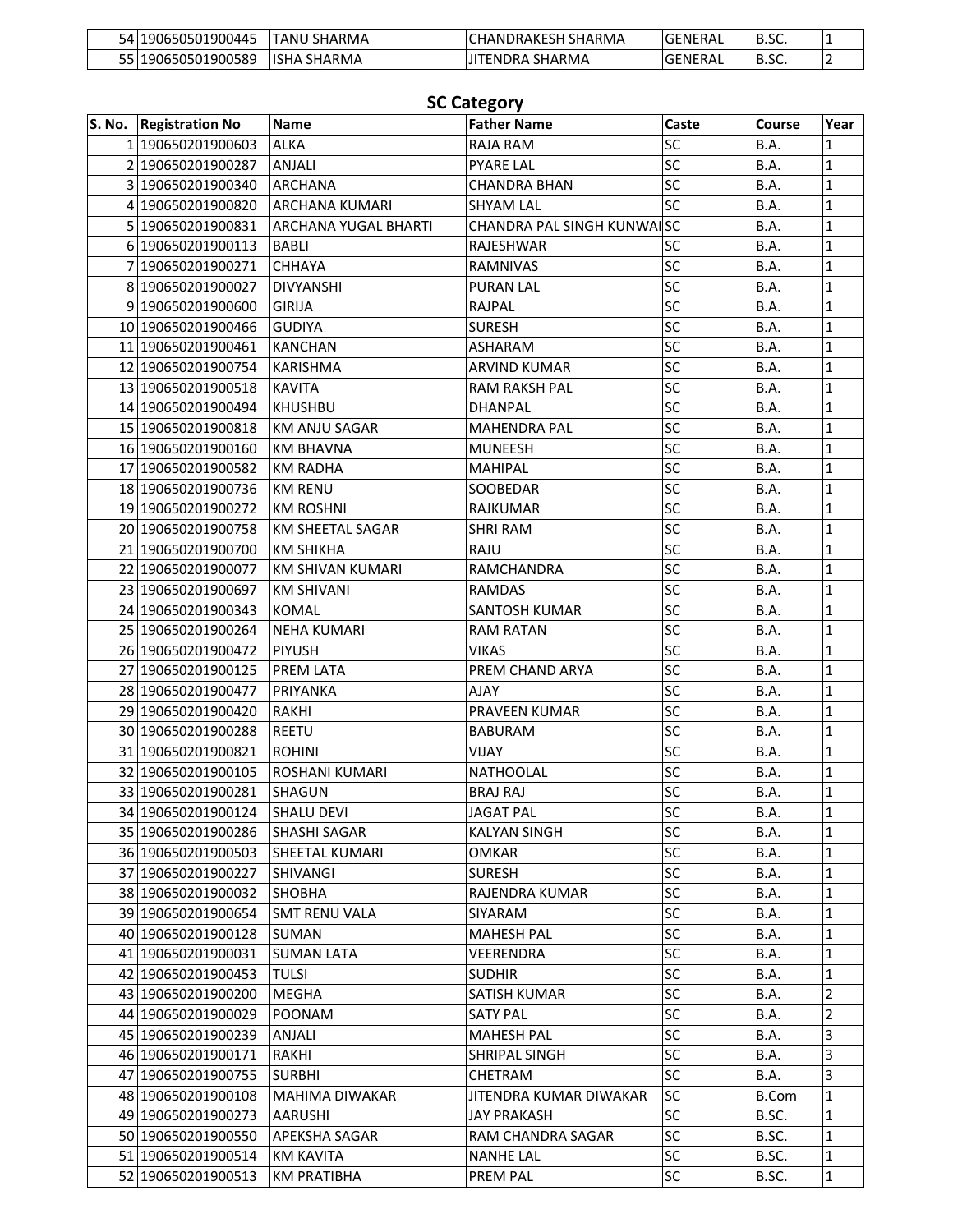| 53 190650201900591    | IKM VINFFTA       | PREMPAL                  | SC | B.SC. |  |
|-----------------------|-------------------|--------------------------|----|-------|--|
| 54 190650201900837    | <b>RAJ KUMARI</b> | ISHIV SINGH              | SC | B.SC. |  |
| 55 1906 5020 1900 483 | RASHI             | <b>OMKAR</b>             | SC | B.SC. |  |
| 56 1906 5020 1900 189 | <b>SHIKHA</b>     | SHUBHASH SINGH           | SC | B.SC. |  |
| 57 190650201900531    | IKM SWETA KUMARI  | KHOOB SINGH              | SC | B.SC. |  |
| 58 190650201900496    | PRIYA             | VIJENDRA SINGH           | SC | B.SC. |  |
| 59 190650201900806    | ISHEELA DEVI      | MANOHAR LAL              | SC | B.SC. |  |
| 60 190650201900201    | SHIVANI SAGAR     | <b>ANOOP KUMAR SAGAR</b> | SC | B.SC. |  |

# **OBC Category**

| S. No. Registration No | <b>Name</b>            | <b>Father Name</b>    | Caste      | <b>Course</b> | Year         |
|------------------------|------------------------|-----------------------|------------|---------------|--------------|
| 1 190650101900089      | <b>AARTI DEVI</b>      | SONPAL                | OBC        | B.A.          | $\mathbf{1}$ |
| 2 190650101900400      | <b>ANAMIKA</b>         | MAHAVEER PAL SINGH    | OBC        | B.A.          | $\mathbf{1}$ |
| 3 190650101900072      | <b>ANJU</b>            | <b>SURESH</b>         | OBC        | B.A.          | 1            |
| 4 190650101900145      | <b>ANUPAM PATEL</b>    | SANJAY                | OBC        | <b>B.A.</b>   | $\mathbf{1}$ |
| 5 190650101900672      | <b>ARTI</b>            | <b>RAJPAL SINGH</b>   | OBC        | <b>B.A.</b>   | $\mathbf{1}$ |
| 6 190650101900781      | <b>ARTI</b>            | <b>GANGA SINGH</b>    | OBC        | <b>B.A.</b>   | $\mathbf{1}$ |
| 7 190650101900024      | <b>ARTI PATEL</b>      | <b>NARENDRA SINGH</b> | OBC        | <b>B.A.</b>   | $\mathbf{1}$ |
| 8 190650101900063      | <b>BABLI</b>           | <b>NARESH</b>         | OBC        | <b>B.A.</b>   | $\mathbf{1}$ |
| 9 190650101900723      | <b>GUNJAN</b>          | <b>SURESH SINGH</b>   | OBC        | <b>B.A.</b>   | 1            |
| 10 190650101900638     | <b>ISHA SAHU</b>       | PREM SHANKAR          | OBC        | <b>B.A.</b>   | $\mathbf{1}$ |
| 11 190650101900187     | <b>JASHODA</b>         | VEERENDRA SINGH       | OBC        | <b>B.A.</b>   | $\mathbf{1}$ |
| 12 190650101900075     | KHUSHBOO SAXENA        | SANJEEV KUMAR SAXENA  | OBC        | <b>B.A.</b>   | $\mathbf{1}$ |
| 13 190650101900614     | <b>KM AARTI DEVI</b>   | SONPAL                | OBC        | <b>B.A.</b>   | $\mathbf{1}$ |
| 14 190650101900577     | <b>KM BABITA</b>       | VEER PAL              | OBC        | <b>B.A.</b>   | $\mathbf{1}$ |
| 15 190650101900416     | <b>KM BHAVNA</b>       | <b>BHAGBAAN DAS</b>   | OBC        | <b>B.A.</b>   | 1            |
| 16 190650101900019     | KM DEEKSHA SHAKYA      | VIJAY KRISHAN SHAKYA  | OBC        | B.A.          | 1            |
| 17 190650101900546     | KM HARVESH BAGHEL      | <b>SURESH PAL</b>     | OBC        | <b>B.A.</b>   | $\mathbf{1}$ |
| 18 190650101900250     | KM ISHA MOURYA         | <b>DOULAT RAM</b>     | OBC        | <b>B.A.</b>   | $\mathbf{1}$ |
| 19 190650101900704     | <b>KM JAGRATI</b>      | RAGHUNANDAN           | OBC        | <b>B.A.</b>   | $\mathbf 1$  |
| 20 190650101900752     | KM JYOTI               | RAM BAHADUR YADAV     | OBC        | <b>B.A.</b>   | 1            |
| 21 190650101900028     | <b>KM JYOTI RANI</b>   | <b>BHAGWAN SINGH</b>  | OBC        | B.A.          | 1            |
| 22 190650101900562     | <b>KM KAVITA</b>       | <b>SURENDRA PAL</b>   | OBC        | <b>B.A.</b>   | 1            |
| 23 190650101900623     | KM KAVITA              | DAYA RAM              | OBC        | <b>B.A.</b>   | $\mathbf{1}$ |
| 24 190650101900724     | <b>KM LAKSHMI</b>      | <b>BABU RAM</b>       | OBC        | <b>B.A.</b>   | $\mathbf{1}$ |
| 25 190650101900261     | <b>KM NEETU PAL</b>    | PATI RAM PAL          | OBC        | B.A.          | $\mathbf{1}$ |
| 26 190650101900578     | KM NEHA                | <b>MUNEESH KUMAR</b>  | OBC        | <b>B.A.</b>   | $\mathbf{1}$ |
| 27 190650101900619     | <b>KM PAYAL</b>        | TANU                  | OBC        | <b>B.A.</b>   | 1            |
| 28 190650101900595     | <b>KM PRITI</b>        | <b>MAHEDNAR PAL</b>   | OBC        | <b>B.A.</b>   | $\mathbf{1}$ |
| 29 190650101900404     | KM PRIYANKA            | <b>RAJVEER</b>        | OBC        | <b>B.A.</b>   | $\mathbf{1}$ |
| 30 190650101900407     | <b>KM RAJMA</b>        | <b>SORAN SINGH</b>    | OBC        | B.A.          | $\mathbf{1}$ |
| 31 190650101900003     | <b>KM RAJNI KUMARI</b> | <b>DHAN VEER</b>      | OBC        | B.A.          | $\mathbf{1}$ |
| 32 190650101900608     | <b>KM RINKI KUMARI</b> | <b>BUDH PAL</b>       | OBC        | B.A.          | 1            |
| 33 190650101900556     | <b>KM ROSHEE</b>       | <b>NEM SINGH</b>      | OBC        | B.A.          | 1            |
| 34 190650101900708     | KM RUBY PATEL          | <b>ARJUN SINGH</b>    | OBC        | B.A.          | $\mathbf{1}$ |
| 35 190650101900709     | <b>KM SAPNA</b>        | MEVARAM               | <b>OBC</b> | B.A.          | 1            |
| 36 190650101900596     | <b>KM SAVITA</b>       | <b>RAMDAAS</b>        | OBC        | B.A.          | 1            |
| 37 190650101900148     | KM SEEMA MOURYA        | RAJU                  | OBC        | B.A.          | 1            |
| 38 190650101900213     | KM SHALINI SAHU        | MANOJ KUMAR SAHU      | OBC        | B.A.          | 1            |
| 39 190650101900311     | <b>KM SHEETAL</b>      | DHARMENDRA KUMAR      | OBC        | B.A.          | 1            |
| 40 190650101900703     | <b>KM SHEETAL</b>      | RAGHUNANDAN           | OBC        | B.A.          | 1            |
| 41 190650101900082     | KM SHEETAL RATHOUR     | OM PRAKASH            | OBC        | B.A.          | 1            |
| 42 190650101900165     | <b>KM SHIVANI</b>      | RAMDAS                | OBC        | B.A.          | 1            |
| 43 190650101900210     | <b>KM SHIVANI</b>      | SHRI KRISHNA          | OBC        | B.A.          | 1            |
| 44 190650101900804     | KM SHIVANI KASHYAP     | ANGAN LAL KASHYAP     | OBC        | B.A.          | 1            |
| 45 190650101900352     | <b>KM SIMRAN</b>       | DEVENDRA BABU         | OBC        | B.A.          | 1            |
| 46 190650101900346     | <b>KM SUDHA</b>        | JABAR SINGH           | OBC        | B.A.          | 1            |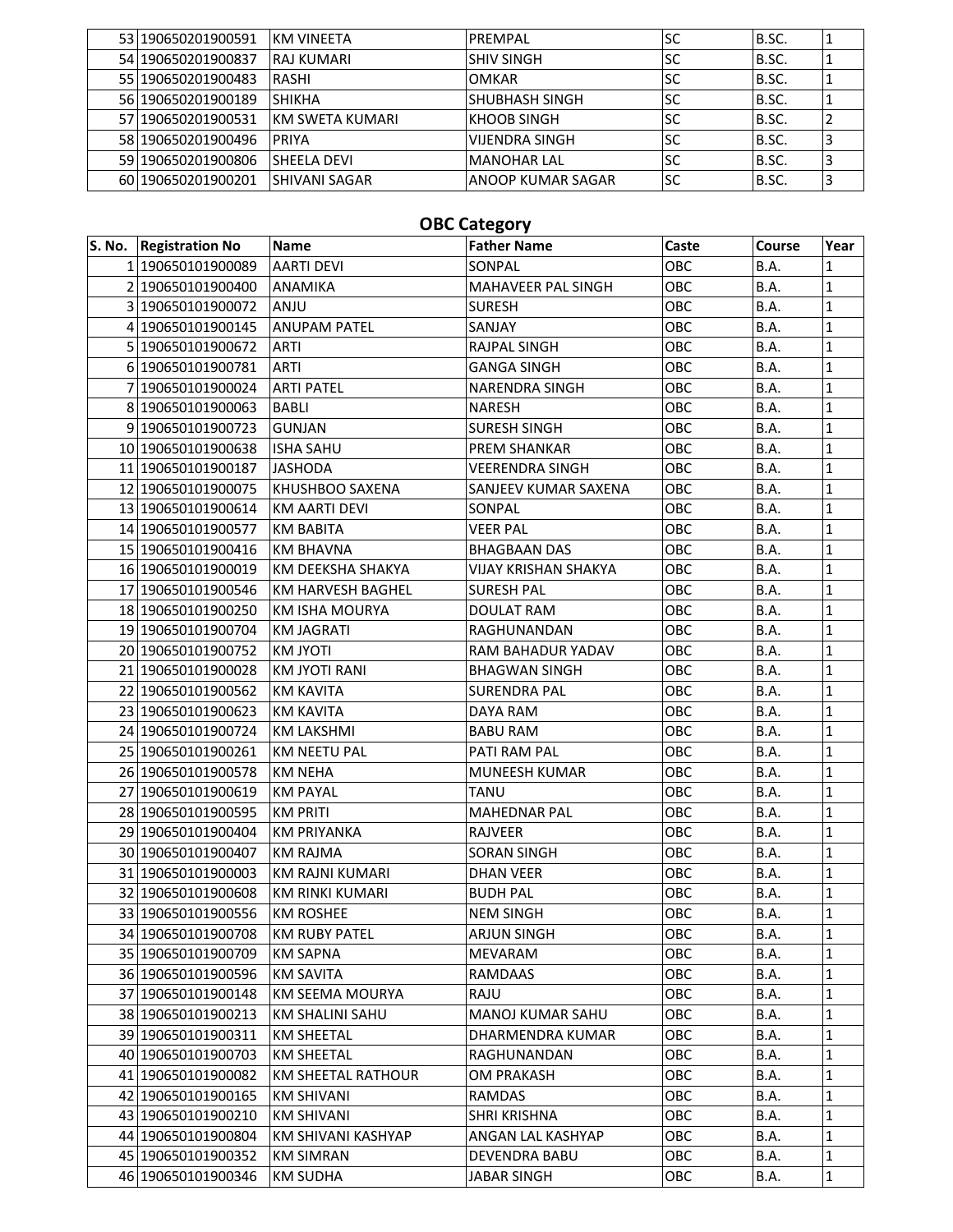| 47 190650101900660       | IKM VANDANA             | <b>HARIKESH</b>                                | OBC | B.A. | 1           |
|--------------------------|-------------------------|------------------------------------------------|-----|------|-------------|
| 48 190650101900575       | <b>KM VINEETA</b>       | <b>VEER SAHAY</b>                              | OBC | B.A. | 1           |
| 49 190650101900771       | <b>KOMAL SAHU</b>       | <b>HARIKANT SAHU</b>                           | OBC | B.A. | 1           |
| 50 190650101900139       | <b>LAXMI PAL</b>        | <b>SURAJ PRAKASH</b>                           | OBC | B.A. | 1           |
| 51 190650101900510       | <b>MANEESHA RAJPOOT</b> | PRADEEP KUMAR                                  | OBC | B.A. | 1           |
| 52 190650101900396       | <b>MANU PATEL</b>       | <b>BHAGVANT SINGH</b>                          | OBC | B.A. | 1           |
| 53 190650101900705       | MEENAKSHI               | <b>MUKUT SAHU</b>                              | OBC | B.A. | 1           |
| 54 190650101900282       | <b>MUSKAN</b>           | <b>KAILASH</b>                                 | OBC | B.A. | 1           |
| 55 190650101900579       | NEELAM                  | <b>RAKESH</b>                                  | OBC | B.A. | 1           |
| 56 190650101900073       | <b>NEETU PAL</b>        | <b>DIVAN PAL</b>                               | OBC | B.A. | 1           |
| 57 190650101900238       | <b>NEHA</b>             | <b>VEERENDRA PAL</b>                           | OBC | B.A. | 1           |
| 58 190650101900739       | <b>NEHA PAL</b>         | <b>RAMKISHOR</b>                               | OBC | B.A. | 1           |
| 59 190650101900706       | <b>NEHA SHARMA</b>      | <b>RAJESH KUMAR</b>                            | OBC | B.A. | 1           |
| 60 190650101900110       | <b>NISHA MOURYA</b>     | RAMESH BABOO MOURYA                            | OBC | B.A. | 1           |
|                          |                         |                                                |     |      |             |
| 61 190650101900203       | <b>PAYAL SAHU</b>       | <b>VINOD SAHU</b><br><b>SOORAJ PAL KASHYAP</b> | OBC | B.A. | 1           |
| 62 190650101900677       | <b>PINKY KASHYAP</b>    |                                                | OBC | B.A. | 1           |
| 63 190650101900532       | POOJA PAL               | <b>AJAY PAL</b>                                | OBC | B.A. | 1           |
| 64 190650101900716       | POOJA RAJPUT            | <b>BRIJ PAL SINGH</b>                          | OBC | B.A. | 1           |
| 65 190650101900243       | PRABHA                  | <b>LEKHRAJ</b>                                 | OBC | B.A. | 1           |
| 66 190650101900018       | PRATYUSHA               | SANTOSH SINGH                                  | OBC | B.A. | 1           |
| 67 190650101900007       | <b>PREETI</b>           | <b>OMKAR</b>                                   | OBC | B.A. | 1           |
| 68 190650101900192       | <b>PREETI</b>           | <b>SURAJ PAL</b>                               | OBC | B.A. | 1           |
| 69 190650101900150       | PRIYA                   | <b>OMKAR SINGH</b>                             | OBC | B.A. | 1           |
| 70 190650101900298       | PRIYA RATHORE           | ARVIND KUMAR SINGH                             | OBC | B.A. | 1           |
| 71 190650101900674       | PRIYANKA                | RAJPAL                                         | OBC | B.A. | 1           |
| 72 190650101900498       | PRIYANKA MOURYA         | <b>DOULAT RAM</b>                              | OBC | B.A. | 1           |
| 73 190650101900217       | <b>RADHA</b>            | LAXMAN SAHU                                    | OBC | B.A. | 1           |
| 74 190650101900180       | <b>RADHA KUMARI</b>     | NARESHPAL                                      | OBC | B.A. | 1           |
| 75 190650101900347       | <b>RAJNI PAL</b>        | <b>ISHWARI PRASAD</b>                          | OBC | B.A. | 1           |
| 76 190650101900456       | RAMBETI                 | <b>NATTU LAL</b>                               | OBC | B.A. | 1           |
| 77 190650101900156       | <b>RATNA PATEL</b>      | <b>RAM MOHAN SINGH</b>                         | OBC | B.A. | 1           |
| 78 190650101900790       | <b>RAVEENA</b>          | PARMESHWARI                                    | OBC | B.A. | 1           |
| 79 190650101900629       | <b>REENA</b>            | <b>HARISHANKAR</b>                             | OBC | B.A. | 1           |
| 80 190650101900006       | REENA                   | RAMESHWAR DAYAL                                | OBC | B.A. | 1           |
| 81 190650101900533 REKHA |                         | <b>RAM SARAN</b>                               | OBC | B.A. | $\mathbf 1$ |
| 82 190650101900179       | RINKY                   | RAM NIWAS                                      | OBC | B.A. | 1           |
| 83 190650101900102       | <b>ROOBI</b>            | <b>RAJKUMAR</b>                                | OBC | B.A. | 1           |
| 84 190650101900387       | <b>SAKSHI SAHU</b>      | PRADEEP KUMAR SAHU                             | OBC | B.A. | 1           |
| 85 190650101900342       | SALONI                  | <b>FAUJDAR SINGH</b>                           | OBC | B.A. | 1           |
| 86 190650101900670       | SANDHYA YADAV           | <b>RAM VEER SINGH</b>                          | OBC | B.A. | 1           |
| 87 190650101900791       | SANGEETA DEVI           | <b>MAHIPAL</b>                                 | OBC | B.A. | 1           |
| 88 190650101900307       | SARASWATI               | YADRAM                                         | OBC | B.A. | 1           |
| 89 190650101900055       | SARITA                  | <b>KUNWAR PAL</b>                              | OBC | B.A. | 1           |
| 90 190650101900492       | SEEMA YADAV             | VAGESH YADAV                                   | OBC | B.A. | 1           |
|                          |                         |                                                |     |      |             |
| 91 190650101900738       | <b>SEJAL SRIVASTAV</b>  | <b>UMESH SRIVASTAV</b>                         | OBC | B.A. | 1           |
| 92 190650101900302       | <b>SHALINI SAHU</b>     | RAJESH SAHU                                    | OBC | B.A. | 1           |
| 93 190650101900763       | <b>SHASHI</b>           | VALVEER                                        | OBC | B.A. | 1           |
| 94 190650101900822       | SHEETAL SAHU            | MUNNA LAL SAHU                                 | OBC | B.A. | 1           |
| 95 190650101900826       | SOMWATI                 | <b>HETPAL SINGH</b>                            | OBC | B.A. | 1           |
| 96 190650101900358       | <b>SONAM KUMARI</b>     | <b>UDAY RAJ SINGH</b>                          | OBC | B.A. | 1           |
| 97 190650101900811       | <b>TULSI DEVAL</b>      | SHRI OM DEVAL                                  | OBC | B.A. | 1           |
| 98 190650101900390       | <b>VINITA PAL</b>       | JAY PAL SINGH                                  | OBC | B.A. | 1           |
| 99 190650101900320       | YAD WATI                | RAM BHAROSE LAL                                | OBC | B.A. | 1           |
| 100 190650101900047      | <b>CHHAYA</b>           | NETRA PAL                                      | OBC | B.A. | 2           |
| 101 190650101900681      | <b>KM NEELAM</b>        | <b>JITENDRA</b>                                | OBC | B.A. | 2           |
| 102 190650101900678      | KM SURBHI SHAKYA        | <b>JAIVEER SINGH SHAKYA</b>                    | OBC | B.A. | 2           |
| 103 190650101900367      | <b>PINKI</b>            | <b>HEMRAJ</b>                                  | OBC | B.A. | 2           |
| 104 190650101900719      | RASHMI SHAKYA           | KAILASH KUMAR                                  | OBC | B.A. | 2           |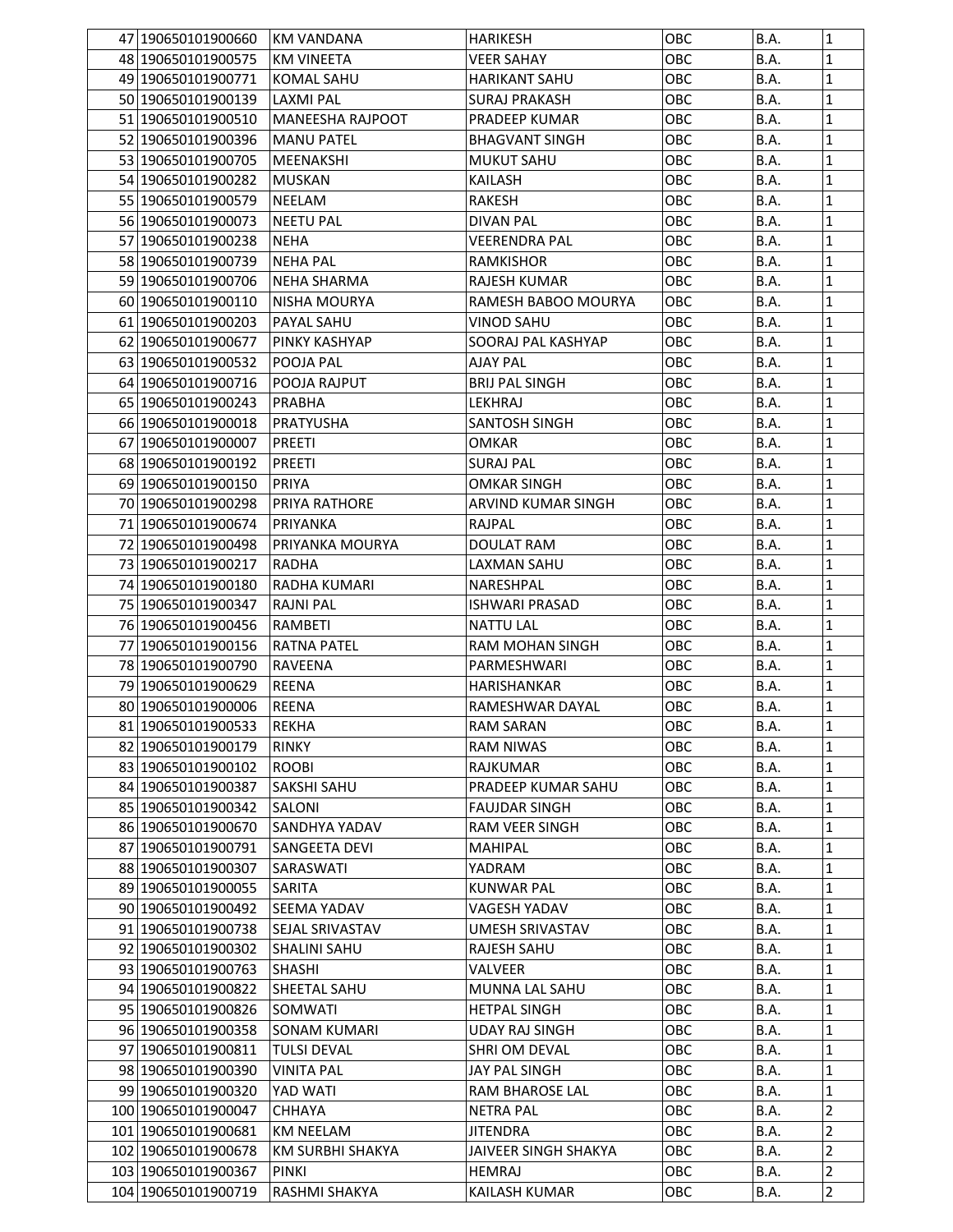| 105 190650101900384 | ANITA PAL              | <b>BASANT PAL</b>       | овс | B.A.         | 3              |
|---------------------|------------------------|-------------------------|-----|--------------|----------------|
| 106 190650101900052 | <b>HEMA SHARMA</b>     | SATYA PAL               | OBC | B.A.         | 3              |
| 107 190650101900722 | <b>KM AANCHAL</b>      | <b>CHAMAN PRAKASH</b>   | OBC | B.A.         | 3              |
| 108 190650101900679 | KM ANITA YADAV         | <b>OMVEER YADAV</b>     | OBC | B.A.         | 3              |
| 109 190650101900801 | <b>KM ISAN</b>         | <b>MAHESH SINGH</b>     | OBC | B.A.         | 3              |
| 110 190650101900368 | MADHU                  | SANJAY VERMA            | OBC | B.A.         | 3              |
| 111 190650101900800 | NEELAM KUMARI          | <b>MAHESH SINGH</b>     | OBC | B.A.         | 3              |
| 112 190650101900566 | PINKI DEVI SHAKYA      | PYARE LAL SHAKYA        | ОВС | B.A.         | 3              |
| 113 190650101900585 | <b>ANUSHKA PATEL</b>   | <b>SURENDRA SINGH</b>   | OBC | <b>B.Com</b> | $\mathbf{1}$   |
| 114 190650101900057 | HIMANSHI               | <b>ASHOK BABU</b>       | OBC | <b>B.Com</b> | 1              |
| 115 190650101900662 | <b>KM SHIVANGI</b>     | <b>PURNESH</b>          | OBC | B.Com        | 1              |
| 116 190650101900715 | NISHA MOURYA           | <b>ASHOK MOURYA</b>     | OBC | <b>B.Com</b> | $\overline{2}$ |
| 117 190650101900351 | ANJALI PRAJAPATI       | RAJPAL SINGH            | OBC | B.SC.        | $\mathbf{1}$   |
| 118 190650101900196 | <b>BHAWANA BAGHEL</b>  | <b>HARIOM</b>           | OBC | B.SC.        | $\mathbf{1}$   |
| 119 190650101900645 | <b>EKTA PATEL</b>      | <b>BRIJENDRA SINGH</b>  | OBC | B.SC.        | $\mathbf{1}$   |
| 120 190650101900685 | <b>KAMINEE</b>         | SURAJ PAL KASHYAP       | OBC | B.SC.        | 1              |
| 121 190650101900296 | <b>KM ASHA</b>         | RAMSEVAK SHARMA         | OBC | B.SC.        | $\mathbf{1}$   |
| 122 190650101900441 | KM PREETI YADAV        | SOUDAN SINGH            | ОВС | B.SC.        | $\mathbf{1}$   |
| 123 190650101900569 | KM PRIYANKA PATEL      | <b>NARESH SINGH</b>     | OBC | B.SC.        | 1              |
| 124 190650101900767 | <b>KM SHIVANGI</b>     | <b>BECHE SINGH</b>      | OBC | B.SC.        | $\mathbf{1}$   |
| 125 190650101900153 | <b>KM SHIVI RATHOR</b> | VIJAY RATHOR            | ОВС | B.SC.        | 1              |
| 126 190650101900433 | <b>MANSI PATEL</b>     | RAJENDRA SINGH          | OBC | B.SC.        | $\mathbf{1}$   |
| 127 190650101900255 | NEELAM DEVI            | <b>DEVENDRA PAL</b>     | OBC | B.SC.        | $\mathbf{1}$   |
| 128 190650101900720 | NEELAM VERMA           | PRAMOD KUMAR            | ОВС | B.SC.        | 1              |
| 129 190650101900372 | PRATIBHA               | DINESH SINGH            | OBC | B.SC.        | $\mathbf{1}$   |
| 130 190650101900621 | <b>PRERNA RATHORE</b>  | DEVENDER                | OBC | B.SC.        | $\mathbf{1}$   |
| 131 190650101900580 | PRIYANKA               | SATYAVEER SINGH         | OBC | B.SC.        | 1              |
| 132 190650101900780 | <b>RIMI PATEL</b>      | <b>BHU PRATAP SINGH</b> | OBC | B.SC.        | $\mathbf{1}$   |
| 133 190650101900809 | ROSHANI SHARMA         | VIJAY SHARMA            | OBC | B.SC.        | $\mathbf{1}$   |
| 134 190650101900226 | <b>SHIVANI PAL</b>     | MUNENDRA PAL            | OBC | B.SC.        | $\mathbf{1}$   |
| 135 190650101900170 | SRISHTHI SHAKYA        | <b>NAVEEN KUMAR</b>     | OBC | B.SC.        | $\mathbf{1}$   |
| 136 190650101900172 | TEESHA SAHU            | SANTOSH KUMAR           | OBC | B.SC.        | $\mathbf{1}$   |
| 137 190650101900718 | <b>AKANKSHA PATEL</b>  | <b>GAJENDRA SINGH</b>   | OBC | B.SC.        | 2              |
| 138 190650101900743 | <b>ANEETA PAL</b>      | SUKHRAM                 | OBC | B.SC.        | $\overline{2}$ |
| 139 190650101900622 | <b>ARTI YADAV</b>      | <b>VEERESH KUMAR</b>    | OBC | B.SC.        | $\overline{2}$ |
| 140 190650101900220 | <b>JYOTI</b>           | <b>MAHAVEER</b>         | OBC | B.SC.        | $\overline{2}$ |
| 141 190650101900834 | <b>VANSHIKA SAHU</b>   | PURSHOTTAM DAYAL        | OBC | B.SC.        | $\overline{2}$ |
| 142 190650101900846 | <b>SALONI YADAV</b>    | SATYADEV                | OBC | B.SC.        | 3              |

### **Minority Category**

| S. No. | <b>Registration No</b> | <b>Name</b>       | <b>Father Name</b>      | Caste           | Course      | Year |
|--------|------------------------|-------------------|-------------------------|-----------------|-------------|------|
|        | 1 190650401900778      | AALIYA            | <b>FARIYAD HUSAIN</b>   | <b>MINORITY</b> | B.A.        |      |
|        | 2 190650401900312      | AAMNA QADRI       | YAMEEN QADRI            | <b>MINORITY</b> | <b>B.A.</b> | 1    |
|        | 3 190650401900301      | AASHI             | <b>MUNNE</b>            | <b>MINORITY</b> | B.A.        | 1    |
|        | 4 190650401900194      | AASMA             | <b>SHAMSHAD</b>         | <b>MINORITY</b> | B.A.        |      |
|        | 5 190650401900536      | ADEEBA NAZ        | MOHAMMAD JAVED AKHTAR   | <b>MINORITY</b> | B.A.        | 1    |
|        | 6 190650401900594      | <b>ADIBA KHAN</b> | <b>KAUSAR KHAN</b>      | <b>MINORITY</b> | B.A.        |      |
|        | 7 190650401900630      | <b>ADILA</b>      | TAHIR ALI KHAN          | <b>MINORITY</b> | B.A.        |      |
|        | 8 190650401900796      | <b>AFSHA RANI</b> | <b>MUSHA UDDIN</b>      | <b>MINORITY</b> | B.A.        | 1    |
|        | 9 190650401900399      | <b>AFSHEEN</b>    | <b>RASHID KHAN</b>      | <b>MINORITY</b> | B.A.        |      |
|        | 10 190650401900742     | AKSA BI           | <b>MUKHLIS URREHMAN</b> | <b>MINORITY</b> | B.A.        |      |
|        | 11 190650401900635     | <b>ALEENA</b>     | <b>IRFAN HUSAIN</b>     | <b>MINORITY</b> | <b>B.A.</b> |      |
|        | 12 190650401900382     | <b>ALEENA</b>     | <b>ANEES AHMAD</b>      | <b>MINORITY</b> | B.A.        |      |
|        | 13 190650401900457     | <b>ALHUDA</b>     | ZAHEEN KHAN             | <b>MINORITY</b> | B.A.        |      |
|        | 14 190650401900571     | ALIMNA KHAN       | <b>FARHAT AZIZ</b>      | <b>MINORITY</b> | <b>B.A.</b> | 1    |
|        | 15 190650401900823     | <b>ALISHA</b>     | <b>MEHRUDDIN</b>        | <b>MINORITY</b> | B.A.        |      |
|        | 16 190650401900188     | <b>ALISHA</b>     | AMEER AHMAD             | <b>MINORITY</b> | B.A.        |      |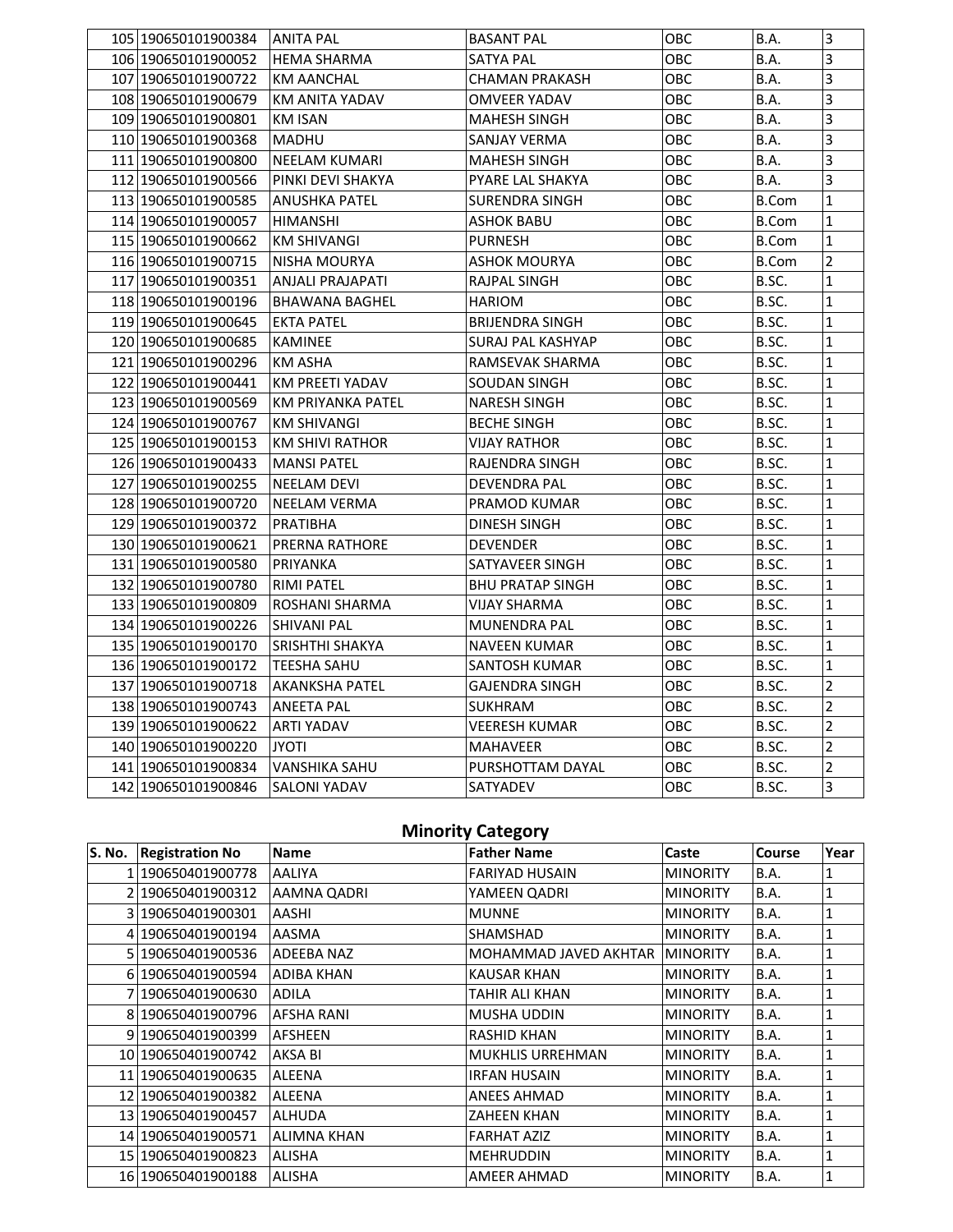| 17 190650401900146            | ALISHA KHAN            | <b>MUNNA KHAN</b>          | <b>MINORITY</b> | B.A. | 1           |
|-------------------------------|------------------------|----------------------------|-----------------|------|-------------|
| 18 190650401900417            | <b>ALSHIFA</b>         | <b>SHAHID</b>              | <b>MINORITY</b> | B.A. | 1           |
| 19 190650401900053            | <b>AMREEN</b>          | <b>MUQEEM</b>              | <b>MINORITY</b> | B.A. | 1           |
| 20 190650401900316            | <b>AMREEN</b>          | <b>MOHD SHAHID</b>         | <b>MINORITY</b> | B.A. | 1           |
| 21 190650401900649            | <b>AMREEN BI</b>       | <b>NASEER AHMAD</b>        | <b>MINORITY</b> | B.A. | 1           |
| 22 190650401900230            | <b>AMREEN BI</b>       | <b>RASHID HUSAIN</b>       | <b>MINORITY</b> | B.A. | 1           |
| 23 190650401900044            | ANAM                   | <b>YUSUF</b>               | <b>MINORITY</b> | B.A. | 1           |
| 24 190650401900231            | <b>ANAM JAHAN</b>      | DILSHAD HUSAIN             | <b>MINORITY</b> | B.A. | 1           |
| 25 190650401900833            | <b>ANAM KHAN</b>       | <b>MUSHEER KHAN</b>        | <b>MINORITY</b> | B.A. | 1           |
| 26 190650401900475            | <b>ANAM SAIFI</b>      | <b>SUNEEL AHMAD</b>        | <b>MINORITY</b> | B.A. | 1           |
| 27 190650401900337            | <b>ANAMTA KHAN</b>     | <b>FAHEEM KHAN</b>         | <b>MINORITY</b> | B.A. | 1           |
| 28 190650401900463            | <b>ANAMTA SHEREEN</b>  | <b>MOHD YASIN</b>          | <b>MINORITY</b> | B.A. | 1           |
| 29 190650401900249            | AREESHA BI             | LIYAQAT ULLA               | <b>MINORITY</b> | B.A. | 1           |
| 30 190650401900474            | ARSALA                 | MUSTFA ALI KHAN            | <b>MINORITY</b> | B.A. | 1           |
|                               |                        |                            |                 |      |             |
| 31 190650401900095            | <b>AYESHA</b>          | MASOOD AHMAD               | <b>MINORITY</b> | B.A. | 1           |
| 32 190650401900378            | <b>BENAZEER</b>        | ASGAR ALI KHAN             | <b>MINORITY</b> | B.A. | 1           |
| 33 190650401900099            | <b>BUSHRA</b>          | <b>ASHRAF KHAN</b>         | <b>MINORITY</b> | B.A. | 1           |
| 34 190650401900464            | DARAKHSHAN FARIDI      | <b>ADIL JAVED FARIDI</b>   | <b>MINORITY</b> | B.A. | 1           |
| 35 190650401900721            | DARAKSHA BANO          | <b>MOHD UMAR SAIFI</b>     | <b>MINORITY</b> | B.A. | 1           |
| 36 190650401900455            | <b>FARAH NAZ</b>       | <b>MEHDI HASAN</b>         | <b>MINORITY</b> | B.A. | 1           |
| 37 190650401900247            | <b>FARHA</b>           | GUDDU                      | <b>MINORITY</b> | B.A. | 1           |
| 38 190650401900215            | <b>FARHA WASEEM</b>    | MOHAMMAD WASEEM            | <b>MINORITY</b> | B.A. | 1           |
| 39 190650401900627            | <b>FARHANA</b>         | <b>ZAMEER AHMAD</b>        | <b>MINORITY</b> | B.A. | 1           |
| 40 190650401900154            | <b>FARHEEN</b>         | AKRAM HUSSAIN              | <b>MINORITY</b> | B.A. | 1           |
| 41 190650401900409            | <b>FATMA QADRI</b>     | HAFIZURREHMAN              | <b>MINORITY</b> | B.A. | 1           |
| 42 190650401900329            | <b>FAUZIA</b>          | RIFAQAT                    | <b>MINORITY</b> | B.A. | 1           |
| 43 190650401900085            | <b>FAVEHA NASEER</b>   | <b>NASEER AHMAD</b>        | <b>MINORITY</b> | B.A. | 1           |
| 44 190650401900037            | <b>FIZA</b>            | <b>MOHD WALI KHAN</b>      | <b>MINORITY</b> | B.A. | 1           |
| 45 190650401900414            | <b>FIZA</b>            | LAIQ MOHD KHAN             | <b>MINORITY</b> | B.A. | 1           |
| 46 190650401900605            | <b>GIZALA</b>          | <b>JAVED KHAN</b>          | <b>MINORITY</b> | B.A. | 1           |
| 47 190650401900036            | <b>GULISTA NIZAMI</b>  | SAGEERUL HASAN NIZAMI      | <b>MINORITY</b> | B.A. | 1           |
| 48 190650401900442            | <b>HEERA</b>           | <b>AFZAL HUSSAIN</b>       | <b>MINORITY</b> | B.A. | 1           |
| 49 190650401900326            | <b>HIBA SAIFI</b>      | <b>NAZIM SAIFI</b>         | <b>MINORITY</b> | B.A. | 1           |
| 50 190650401900549            | <b>HINA</b>            | <b>HASMAT</b>              | <b>MINORITY</b> | B.A. | 1           |
| 51 190650401900696 HINA NASIR |                        | NASIR HASAN                | <b>MINORITY</b> | B.A. | $\mathbf 1$ |
| 52 190650401900849            | HUMAIRA                | ABID HUSAIN                | <b>MINORITY</b> | B.A. | 1           |
|                               |                        |                            |                 |      |             |
| 53 190650401900389            | <b>IFRA KHAN</b>       | SARFARAZ KHAN              | <b>MINORITY</b> | B.A. | 1           |
| 54 190650401900185            | <b>ILMA</b>            | SAJID AHMAD                | <b>MINORITY</b> | B.A. | 1           |
| 55 190650401900319            | <b>IQRA SAMI</b>       | <b>ABDUL SAMI</b>          | <b>MINORITY</b> | B.A. | 1           |
| 56 190650401900084            | <b>IRAM</b>            | <b>ABDUL MUJEEB ANSARI</b> | <b>MINORITY</b> | B.A. | 1           |
| 57 190650401900403            | <b>IRAM BI ANSARI</b>  | <b>MOHD ROUNAK HUSAIN</b>  | <b>MINORITY</b> | B.A. | 1           |
| 58 190650401900686            | IRAM CHANDNI           | <b>DILSHAD</b>             | <b>MINORITY</b> | B.A. | 1           |
| 59 190650401900209            | <b>IRAM QURESHI</b>    | <b>WASEEM QURESHI</b>      | <b>MINORITY</b> | B.A. | 1           |
| 60 190650401900151            | <b>KARIYA</b>          | PERVEZ MIAN                | <b>MINORITY</b> | B.A. | 1           |
| 61 190650401900152            | <b>KASHANAM</b>        | <b>HASEEN KHAN</b>         | <b>MINORITY</b> | B.A. | 1           |
| 62 190650401900017            | <b>KM AREEBA KHAN</b>  | <b>ZAHOOR HASAN</b>        | <b>MINORITY</b> | B.A. | 1           |
| 63 190650401900013            | KM ARSHIMA NAAZ        | AFSAR HUSAIN               | <b>MINORITY</b> | B.A. | 1           |
| 64 190650401900444            | KM AYSHA BI            | MOHD RAZA SAIFI            | <b>MINORITY</b> | B.A. | 1           |
| 65 190650401900123            | <b>KM HINA</b>         | <b>MOHD IMRAN</b>          | <b>MINORITY</b> | B.A. | 1           |
| 66 190650401900278            | KM MUNAZZA BI          | PAPPU QURAISHI             | <b>MINORITY</b> | B.A. | 1           |
| 67 190650401900710            | <b>KM NAJMA</b>        | LIYAKAT                    | <b>MINORITY</b> | B.A. | 1           |
| 68 190650401900267            | <b>KM SAFIA SALEEM</b> | <b>SALEEM AHMAD</b>        | <b>MINORITY</b> | B.A. | 1           |
| 69 190650401900525            | KM SAHIBA BEE          | AKEELUDDIN                 | <b>MINORITY</b> | B.A. | 1           |
| 70 190650401900380            | KM SAMREEN SIDDIQUI    | MOHD HAFEEZ SIDDIQUI       | <b>MINORITY</b> | B.A. | 1           |
| 71 190650401900263            | LAIBA SALEEM           | SALEEM                     | <b>MINORITY</b> | B.A. | 1           |
| 72 190650401900448            | <b>MAHRUN NISHA</b>    | <b>NIRALE KHAN</b>         | <b>MINORITY</b> | B.A. | 1           |
| 73 190650401900293            | MANTSHA                | <b>ARIF HUSSAIN</b>        | <b>MINORITY</b> | B.A. | 1           |
|                               |                        |                            |                 |      |             |
| 74 190650401900836            | MEHNISHA               | <b>MANZAR ALI</b>          | <b>MINORITY</b> | B.A. | 1           |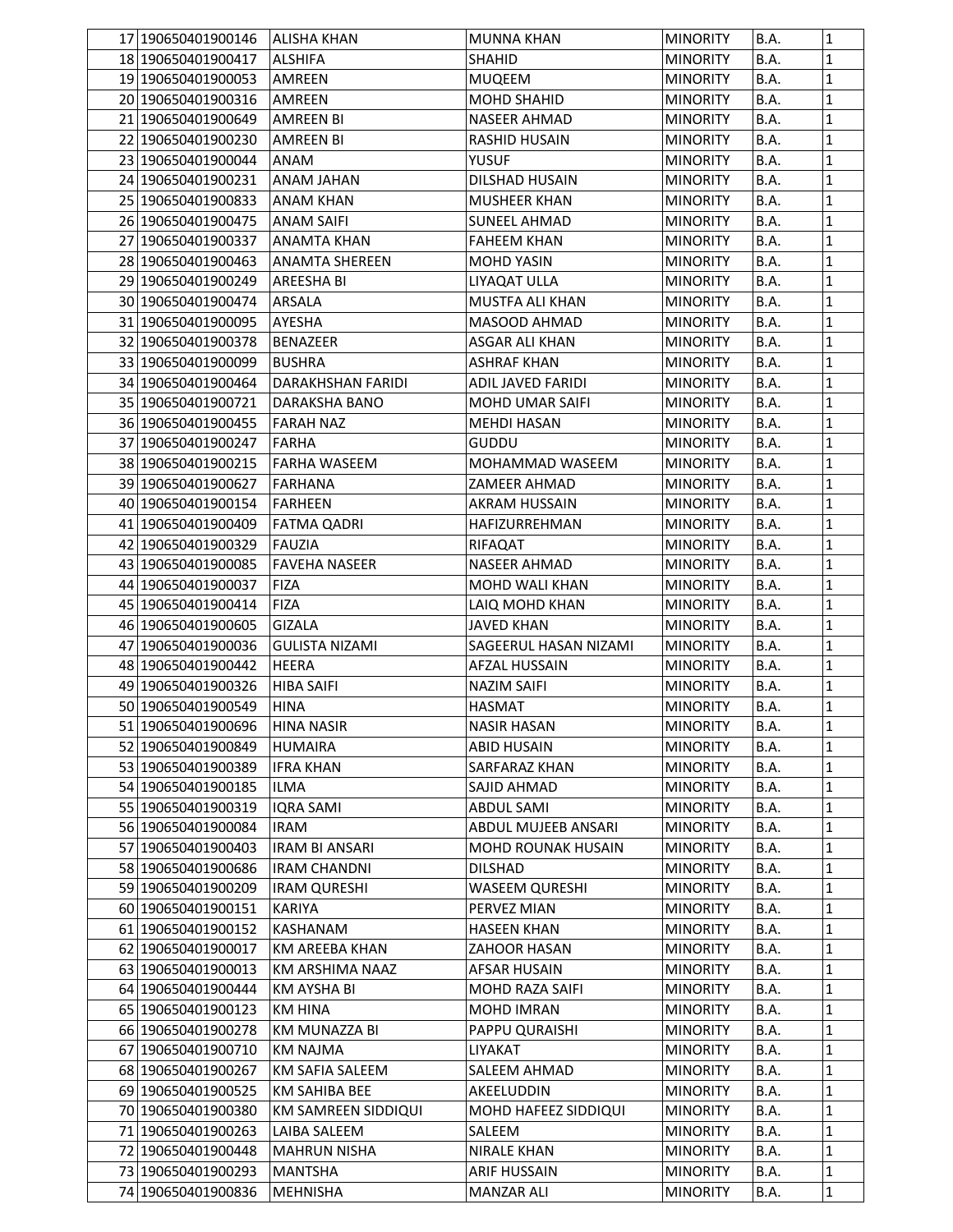| 75 190650401900126                         | MEHREEN               | <b>NAWAB KHAN</b>     | <b>MINORITY</b> | B.A.        | $\mathbf{1}$   |
|--------------------------------------------|-----------------------|-----------------------|-----------------|-------------|----------------|
| 76 190650401900607                         | MEHRUNNISHA           | <b>BUDDU KHAN</b>     | <b>MINORITY</b> | B.A.        | 1              |
| 77 190650401900753                         | <b>MUNAJREEN</b>      | ANWAR                 | <b>MINORITY</b> | B.A.        | $\mathbf{1}$   |
| 78 190650401900300                         | <b>MUSKAN</b>         | <b>FAIYAZUDDIN</b>    | <b>MINORITY</b> | B.A.        | $\mathbf{1}$   |
| 79 190650401900553                         | <b>MUSKAN BI</b>      | <b>RIZWAN ALI</b>     | <b>MINORITY</b> | B.A.        | $\mathbf{1}$   |
| 80 190650401900251                         | <b>NAGHMA</b>         | ISHTIYAQ AHMED        | <b>MINORITY</b> | B.A.        | $\mathbf{1}$   |
| 81 190650401900184                         | NAGMA BI              | <b>ANVAR SAIFI</b>    | <b>MINORITY</b> | B.A.        | 1              |
| 82 190650401900248                         | NAGMA PARVEEN         | DILDAR AHMAD          | <b>MINORITY</b> | B.A.        | 1              |
| 83 190650401900689                         | NAMRA ASLAM           | <b>ASLAM KHAN</b>     | <b>MINORITY</b> | B.A.        | $\mathbf{1}$   |
| 84 190650401900381                         | <b>NAYYAR</b>         | <b>ANEES AHMAD</b>    | <b>MINORITY</b> | B.A.        | $\mathbf{1}$   |
| 85 190650401900107                         | NAZ BI                | <b>JAHID HUSSAIN</b>  | <b>MINORITY</b> | B.A.        | 1              |
| 86 190650401900234                         | <b>NAZISH</b>         | <b>NAZIM</b>          | <b>MINORITY</b> | B.A.        | $\mathbf{1}$   |
| 87 190650401900507                         | <b>NEELOFAR</b>       | <b>MOHD NAVI</b>      | <b>MINORITY</b> | B.A.        | 1              |
| 88 190650401900236                         | <b>NEHA</b>           | <b>MO UMAR</b>        | <b>MINORITY</b> | B.A.        | 1              |
| 89 190650401900756                         | <b>NEHA IQBAL</b>     | <b>IQBAL ALI</b>      | <b>MINORITY</b> | B.A.        | $\mathbf{1}$   |
| 90 190650401900090                         | <b>NEHA ROSHNI</b>    | MOULANA TAMIZUDDN     | <b>MINORITY</b> | B.A.        | $\mathbf{1}$   |
| 91 190650401900465                         | NEMAT BI              | <b>MOHA ARIF</b>      | <b>MINORITY</b> | B.A.        | $\mathbf{1}$   |
| 92 190650401900741                         | <b>NIDA BI</b>        | <b>ISHTIYAQ</b>       | <b>MINORITY</b> | B.A.        | $\mathbf{1}$   |
| 93 190650401900690                         | NISHA BI              | ABRAR                 | <b>MINORITY</b> | B.A.        | 1              |
| 94 190650401900333                         | <b>NOUREEN</b>        | <b>BAISAR ALI</b>     | <b>MINORITY</b> | B.A.        | 1              |
| 95 190650401900502                         | <b>RABIA BI</b>       | <b>AHSAN GANI</b>     | <b>MINORITY</b> | B.A.        | $\mathbf{1}$   |
| 96 190650401900328                         | RAHNUMA               | <b>INAYAT KHAN</b>    | <b>MINORITY</b> | B.A.        | $\mathbf{1}$   |
| 97 190650401900039                         | <b>RIFA BI</b>        | <b>ABDUL MUQTADIR</b> | <b>MINORITY</b> | B.A.        | $\mathbf{1}$   |
| 98 190650401900711                         | ROOBA KHANAM          | <b>ASAD ULLA</b>      | <b>MINORITY</b> | B.A.        | $\mathbf{1}$   |
| 99 190650401900551                         | <b>ROSHNI</b>         | <b>MOHAMMAD ANEES</b> | <b>MINORITY</b> | B.A.        | 1              |
| 100 190650401900118                        | <b>RUBEENA</b>        | <b>FIRASAT HUSAIN</b> | <b>MINORITY</b> | B.A.        | 1              |
| 101 190650401900447                        | <b>RUBY</b>           | <b>VASEEM KHAN</b>    | <b>MINORITY</b> | B.A.        | $\mathbf{1}$   |
|                                            | SABA                  |                       |                 | B.A.        | $\mathbf{1}$   |
| 102 190650401900363<br>103 190650401900558 | SABA BI               | <b>ABRAR AHMAD</b>    | <b>MINORITY</b> | B.A.        | 1              |
|                                            |                       | MOHD SALEEM           | <b>MINORITY</b> |             |                |
| 104 190650401900258                        | <b>SABA RANI</b>      | ZIA ULL HASAN         | <b>MINORITY</b> | B.A.        | $\mathbf{1}$   |
| 105 190650401900434                        | SADAF                 | <b>SHAMIM UDDIN</b>   | <b>MINORITY</b> | B.A.        | 1              |
| 106 190650401900197                        | SADAF FATMA           | NASIRUDDIN            | <b>MINORITY</b> | B.A.        | 1              |
| 107 190650401900355                        | SAFIYA BI             | <b>QADEER AHMAD</b>   | <b>MINORITY</b> | B.A.        | $\mathbf 1$    |
| 108 190650401900098                        | SAHIBA NAAZ           | <b>MOHD ISRAIL</b>    | <b>MINORITY</b> | B.A.        | $\mathbf{1}$   |
| 109 190650401900648                        | <b>SAHILA</b>         | <b>IQBAL AHMAD</b>    | <b>MINORITY</b> | <b>B.A.</b> | $\overline{1}$ |
| 110 190650401900377                        | SAJIYA BEE            | ASRAR AHMED           | <b>MINORITY</b> | B.A.        | 1              |
| 111 190650401900014                        | SAMAN                 | AFAQ HUSAIN           | <b>MINORITY</b> | B.A.        | 1              |
| 112 190650401900552                        | SAMAN                 | <b>IRFAN</b>          | <b>MINORITY</b> | B.A.        | 1              |
| 113 190650401900331                        | SAMREEN               | <b>BAISAR ALI</b>     | <b>MINORITY</b> | B.A.        | 1              |
| 114 190650401900169                        | SANA                  | <b>JAMEEL AHMAD</b>   | <b>MINORITY</b> | B.A.        | 1              |
| 115 190650401900590                        | SAYYAD HIBA           | SAYYAD ISHRAT ALI     | <b>MINORITY</b> | B.A.        | 1              |
| 116 190650401900829                        | <b>SHAHANOOR</b>      | <b>SHAKIR HUSAIN</b>  | <b>MINORITY</b> | B.A.        | 1              |
| 117 190650401900322                        | <b>SHAHEEN HUSAIN</b> | <b>SHAHID HUSAIN</b>  | <b>MINORITY</b> | B.A.        | 1              |
| 118 190650401900508                        | <b>SHAISTA</b>        | <b>ANWAR KHAN</b>     | <b>MINORITY</b> | B.A.        | 1              |
| 119 190650401900365                        | SHAZI                 | SHAMSHAD              | <b>MINORITY</b> | B.A.        | 1              |
| 120 190650401900386                        | SHAZIA                | MOHAMMAD JEELANI      | <b>MINORITY</b> | B.A.        | 1              |
| 121 190650401900430                        | SHAZMA                | MUSHARRAF ALI         | <b>MINORITY</b> | B.A.        | 1              |
| 122 190650401900348                        | SHEHREEN              | <b>HASEEB KHAN</b>    | <b>MINORITY</b> | B.A.        | 1              |
| 123 190650401900304                        | SHEHREEN RUB          | <b>ABDUL RUB</b>      | <b>MINORITY</b> | B.A.        | 1              |
| 124 190650401900440                        | SHIFA BI              | <b>SHAKIR HUSAIN</b>  | <b>MINORITY</b> | B.A.        | 1              |
| 125 190650401900783                        | SHUMAILA              | MOHAMMAD SALEEM       | <b>MINORITY</b> | B.A.        | 1              |
| 126 190650401900832                        | SHUMAILA              | <b>BABU ALI</b>       | <b>MINORITY</b> | B.A.        | 1              |
| 127 190650401900142                        | <b>SIDRA</b>          | MOHAMMAD AHMAD        | <b>MINORITY</b> | B.A.        | 1              |
| 128 190650401900838                        | SIDRA FARIDI          | AHIDDUDIN FARIDI      | <b>MINORITY</b> | B.A.        | 1              |
| 129 190650401900120                        | SOBIYA TARIQ          | <b>TARIQ HUSAIN</b>   | <b>MINORITY</b> | B.A.        | 1              |
| 130 190650401900764                        | SONAM                 | MOHD AHMAD            | <b>MINORITY</b> | B.A.        | 1              |
| 131 190650401900228                        | <b>TARANNUM BI</b>    | MOHD NASEEM           | <b>MINORITY</b> | B.A.        | 1              |
| 132 190650401900807                        | VARISHA               | <b>NADIM KHAN</b>     | <b>MINORITY</b> | B.A.        | 1              |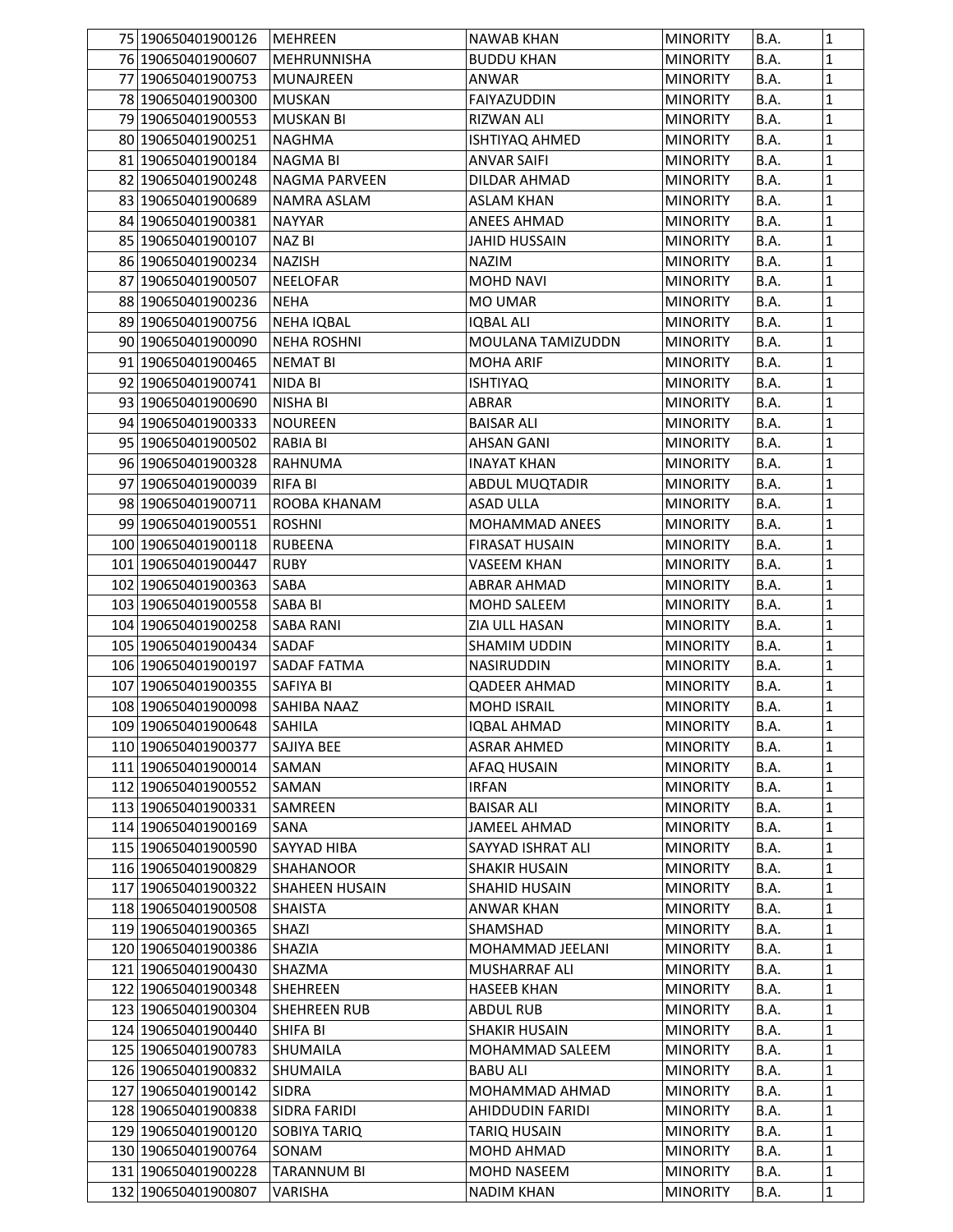| 133 190650401900769 | <b>ZAINAB</b>              | <b>ABRAR</b>           | <b>MINORITY</b> | B.A. | 1                       |
|---------------------|----------------------------|------------------------|-----------------|------|-------------------------|
| 134 190650401900491 | <b>ZEENAT</b>              | MOHD AKRAM             | <b>MINORITY</b> | B.A. | 1                       |
| 135 190650401900478 | ZOYA                       | <b>KAMAL HASAN</b>     | <b>MINORITY</b> | B.A. | 1                       |
| 136 190650401900500 | <b>ALEESHA</b>             | <b>ZAKIR HUSAIN</b>    | <b>MINORITY</b> | B.A. | $\overline{\mathbf{c}}$ |
| 137 190650401900087 | <b>FARHEEN BI</b>          | <b>ZAKIR HUSAIN</b>    | <b>MINORITY</b> | B.A. | $\overline{2}$          |
| 138 190650401900583 | <b>FIZA</b>                | <b>BABLU</b>           | <b>MINORITY</b> | B.A. | $\overline{\mathbf{c}}$ |
| 139 190650401900814 | <b>FIZA KHANAM</b>         | <b>NAMROZ KHAN</b>     | <b>MINORITY</b> | B.A. | 2                       |
| 140 190650401900485 | <b>HIRA PARVEEN</b>        | <b>MOHD ANIS</b>       | <b>MINORITY</b> | B.A. | $\overline{\mathbf{c}}$ |
| 141 190650401900206 | <b>KM MUSKAN</b>           | <b>VASEEM KHAN</b>     | <b>MINORITY</b> | B.A. | $\overline{\mathbf{c}}$ |
| 142 190650401900541 | <b>KM SANA BI</b>          | <b>SUJAT KHAN</b>      | <b>MINORITY</b> | B.A. | 2                       |
| 143 190650401900542 | <b>MAHAK NISHA</b>         | <b>JAAN MOHAMMAD</b>   | <b>MINORITY</b> | B.A. | $\overline{2}$          |
| 144 190650401900840 | <b>MEHRUN NISHA</b>        | <b>IKRAR AHMAD</b>     | <b>MINORITY</b> | B.A. | $\overline{\mathbf{c}}$ |
| 145 190650401900277 | <b>NEHA BI</b>             |                        |                 | B.A. | 2                       |
|                     |                            | <b>IQBAL</b>           | <b>MINORITY</b> |      | $\overline{\mathbf{c}}$ |
| 146 190650401900584 | <b>NIDA</b>                | <b>ABDUL RAHEEM</b>    | <b>MINORITY</b> | B.A. |                         |
| 147 190650401900815 | <b>NIGHAT</b>              | <b>YUNUS</b>           | <b>MINORITY</b> | B.A. | $\overline{\mathbf{c}}$ |
| 148 190650401900844 | NIHA BI                    | <b>MOHD ARIF</b>       | <b>MINORITY</b> | B.A. | 2                       |
| 149 190650401900026 | <b>NUZHAT SHAH PARVEEN</b> | <b>ANEES SHAH</b>      | <b>MINORITY</b> | B.A. | $\overline{\mathbf{c}}$ |
| 150 190650401900411 | <b>RANI BI</b>             | SAGEER                 | <b>MINORITY</b> | B.A. | $\overline{\mathbf{c}}$ |
| 151 190650401900412 | <b>RIZBA RANA</b>          | <b>SHARAFAT HUSAIN</b> | <b>MINORITY</b> | B.A. | 2                       |
| 152 190650401900643 | <b>RUBI</b>                | <b>MOHD AHMED</b>      | <b>MINORITY</b> | B.A. | 2                       |
| 153 190650401900275 | <b>RUHEENA</b>             | MOHAMMAD HANEEF        | <b>MINORITY</b> | B.A. | $\overline{c}$          |
| 154 190650401900803 | SABA ALEEM                 | ABDUL ALEEM KHAN       | <b>MINORITY</b> | B.A. | $\overline{2}$          |
| 155 190650401900740 | SAMREEN                    | <b>IQBAL ALI</b>       | <b>MINORITY</b> | B.A. | $\overline{\mathbf{c}}$ |
| 156 190650401900093 | SAMREEN                    | <b>ABDUL ALEEM</b>     | <b>MINORITY</b> | B.A. | $\overline{\mathbf{c}}$ |
| 157 190650401900025 | <b>SHABIA BI</b>           | <b>WASEEM UDDIEN</b>   | <b>MINORITY</b> | B.A. | $\overline{\mathbf{c}}$ |
| 158 190650401900782 | <b>SHIFA</b>               | <b>PYARE MIAN</b>      | <b>MINORITY</b> | B.A. | 2                       |
| 159 190650401900802 | <b>UMRA QAINAT</b>         | PARVEZ ALI KHAN        | <b>MINORITY</b> | B.A. | $\overline{2}$          |
| 160 190650401900488 | AASIA                      | <b>MUZAFFAR BEG</b>    | <b>MINORITY</b> | B.A. | 3                       |
| 161 190650401900468 | <b>AMREEN ASLAM</b>        | MOHD ASLAM             | <b>MINORITY</b> | B.A. | 3                       |
| 162 190650401900141 | AREEBA BE                  | <b>SHAKKAN KHAN</b>    | <b>MINORITY</b> | B.A. | 3                       |
| 163 190650401900616 | <b>BUSHRA BI</b>           | <b>HASEEN AHMAD</b>    | <b>MINORITY</b> | B.A. | 3                       |
| 164 190650401900632 | <b>GULAFSHA</b>            | <b>RAHMAN BAKSH</b>    | <b>MINORITY</b> | B.A. | 3                       |
| 165 190650401900190 | <b>GULNAZ BI</b>           | <b>NAFEES AHMAD</b>    | <b>MINORITY</b> | B.A. | 3                       |
|                     |                            | <b>HASHMAT ALI</b>     |                 |      |                         |
| 166 190650401900684 | <b>GULSHAN</b>             |                        | <b>MINORITY</b> | B.A. | 3                       |
| 167 190650401900707 | <b>GULSHAN BI</b>          | <b>FURQAN KHAN</b>     | <b>MINORITY</b> | B.A. | 3                       |
| 168 190650401900330 | HIRA ARIF                  | <b>MOHD ARIF</b>       | <b>MINORITY</b> | B.A. | 3                       |
| 169 190650401900216 | <b>HUMA PARVIN</b>         | <b>MOHD HANIF</b>      | <b>MINORITY</b> | B.A. | 3                       |
| 170 190650401900083 | <b>HUMAIRA BI</b>          | <b>MOHD MIYAN</b>      | <b>MINORITY</b> | B.A. | 3                       |
| 171 190650401900091 | <b>ILMA RAZA</b>           | MAQBOOL RAZA           | <b>MINORITY</b> | B.A. | 3                       |
| 172 190650401900079 | <b>IRAM BI</b>             | <b>MOHD ZAFAR</b>      | <b>MINORITY</b> | B.A. | 3                       |
| 173 190650401900789 | <b>KM FIZA KHATOON</b>     | <b>KADIR</b>           | <b>MINORITY</b> | B.A. | 3                       |
| 174 190650401900454 | <b>KM HASEEN</b>           | TASAWWAR KHAN          | <b>MINORITY</b> | B.A. | 3                       |
| 175 190650401900462 | <b>KM SAFIA ANSARI</b>     | MUSHARRAF HUSSAIN      | <b>MINORITY</b> | B.A. | 3                       |
| 176 190650401900109 | <b>KM SHABEENA</b>         | <b>ZAMEER AHMAD</b>    | <b>MINORITY</b> | B.A. | 3                       |
| 177 190650401900341 | <b>LUBNA AKHTAR</b>        | <b>JAVED AKHTAR</b>    | <b>MINORITY</b> | B.A. | 3                       |
| 178 190650401900658 | MAHAK FATMA                | ABDUL QAYYUM           | <b>MINORITY</b> | B.A. | 3                       |
| 179 190650401900659 | MANTASHA                   | AFZAL                  | <b>MINORITY</b> | B.A. | 3                       |
| 180 190650401900345 | NAJAB AKHTAR               | <b>JAVED AKHTAR</b>    | <b>MINORITY</b> | B.A. | 3                       |
| 181 190650401900699 | <b>NEHA</b>                | <b>HATAM</b>           | <b>MINORITY</b> | B.A. | 3                       |
| 182 190650401900776 | <b>NEHA SAIFI</b>          | <b>REHMAN SAIFI</b>    | <b>MINORITY</b> | B.A. | 3                       |
| 183 190650401900094 | <b>NISHAT BI</b>           | MOHAMMAD SALEEM        | <b>MINORITY</b> | B.A. | 3                       |
| 184 190650401900034 | <b>RIFA BI</b>             | SALEEMUDDIN            | <b>MINORITY</b> | B.A. | 3                       |
| 185 190650401900544 | <b>RUBI KHANAM</b>         | <b>NASIR KHAN</b>      | <b>MINORITY</b> | B.A. | 3                       |
| 186 190650401900040 | <b>RUHI</b>                | MOHAMMAD AHMAD         | <b>MINORITY</b> | B.A. | 3                       |
| 187 190650401900675 | SADAF SIDDIQUI             | <b>DULHA HASAN</b>     | <b>MINORITY</b> | B.A. | 3                       |
| 188 190650401900773 | SAHIBA BI                  | <b>HASEEN AHMAD</b>    | <b>MINORITY</b> | B.A. | 3                       |
| 189 190650401900487 |                            |                        |                 |      | 3                       |
|                     | SAMAN BI                   | RIYASAT KHAN           | <b>MINORITY</b> | B.A. |                         |
| 190 190650401900572 | SAMREEN                    | <b>MUGEES UDDIEN</b>   | <b>MINORITY</b> | B.A. | 3                       |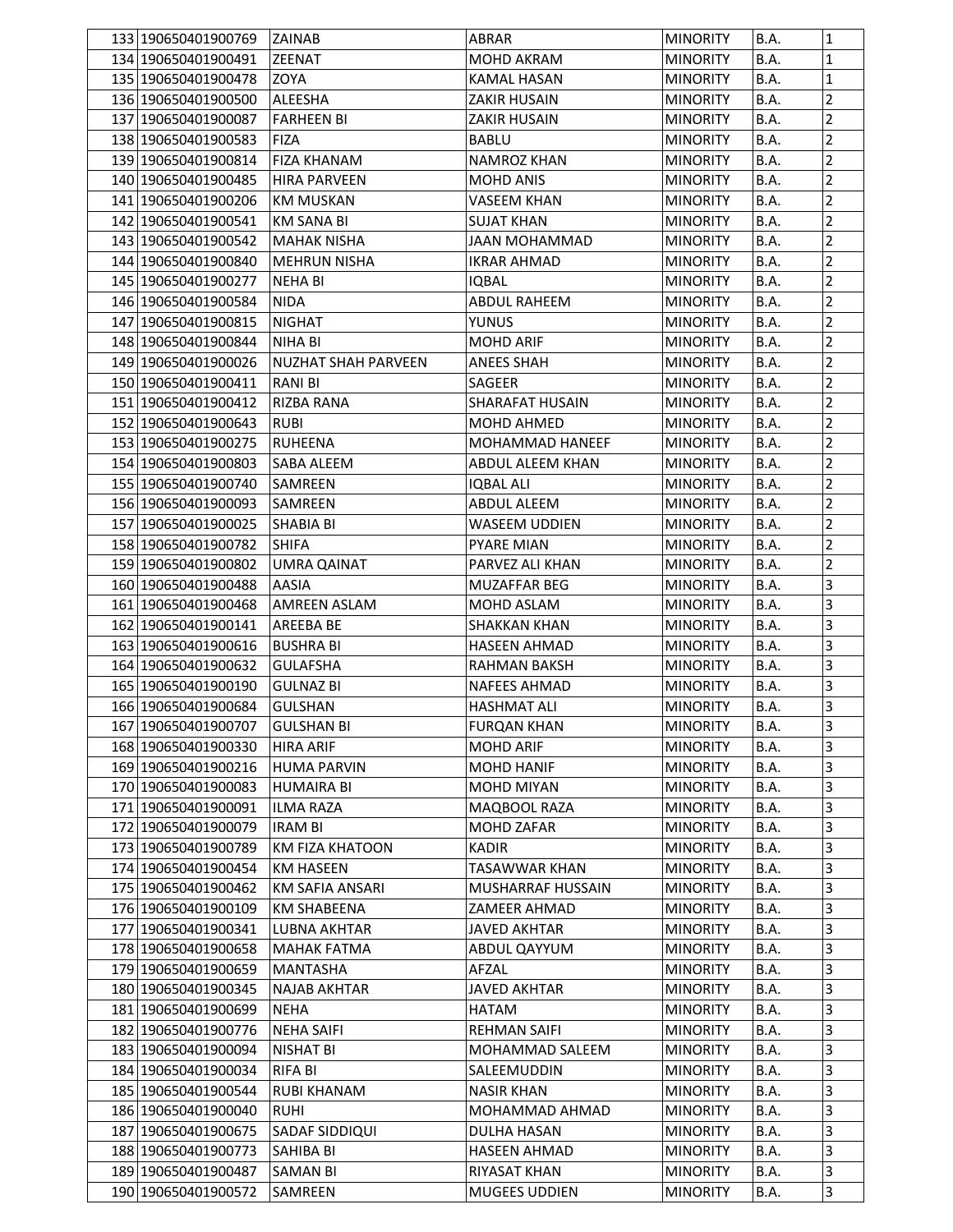| 191 190650401900289 | SHAGUFTA NIGAR        | <b>QAMAR AHEMAD</b>      | <b>MINORITY</b> | B.A.         | 3           |
|---------------------|-----------------------|--------------------------|-----------------|--------------|-------------|
| 192 190650401900691 | <b>SHAHENA</b>        | <b>NAIM</b>              | <b>MINORITY</b> | B.A.         | 3           |
| 193 190650401900473 | <b>SIMRAN</b>         | <b>QAMAR ALI</b>         | <b>MINORITY</b> | B.A.         | 3           |
| 194 190650401900436 | ZEBA                  | AZMAT ALI KHAN           | <b>MINORITY</b> | B.A.         | 3           |
| 195 190650401900061 | <b>ZEBA</b>           | AFSAR ALI                | <b>MINORITY</b> | B.A.         | 3           |
| 196 190650401900458 | <b>ALIZA KHAN</b>     | <b>AFZAL KHAN</b>        | <b>MINORITY</b> | <b>B.Com</b> | 1           |
| 197 190650401900391 | ALKAMA SIDDIQUE       | SABIR SIDDIQUE           | <b>MINORITY</b> | <b>B.Com</b> | 1           |
| 198 190650401900631 | AREEBA                | <b>ISAR KHAN</b>         | <b>MINORITY</b> | <b>B.Com</b> | 1           |
| 199 190650401900505 | <b>FARIYA NOOR</b>    | <b>ANSAR HUSAIN</b>      | <b>MINORITY</b> | <b>B.Com</b> | 1           |
| 200 190650401900668 | <b>GAZAL</b>          |                          |                 |              | 1           |
|                     | <b>HEENA AJMARI</b>   | MOH NAEEM                | <b>MINORITY</b> | B.Com        | $\mathbf 1$ |
| 201 190650401900325 |                       | SALIM AJMARI             | <b>MINORITY</b> | <b>B.Com</b> |             |
| 202 190650401900178 | <b>HIBA</b>           | <b>SAJID KHAN</b>        | <b>MINORITY</b> | <b>B.Com</b> | 1           |
| 203 190650401900392 | <b>IFRA KHAN</b>      | <b>SALEEM KHAN</b>       | <b>MINORITY</b> | <b>B.Com</b> | 1           |
| 204 190650401900383 | <b>ILMA</b>           | <b>RASHID ALI</b>        | <b>MINORITY</b> | <b>B.Com</b> | 1           |
| 205 190650401900060 | <b>ILMA BI</b>        | <b>ISAAR AHMAD</b>       | <b>MINORITY</b> | <b>B.Com</b> | 1           |
| 206 190650401900565 | <b>IQRA ANSARI</b>    | MOHD SHAZAD              | <b>MINORITY</b> | <b>B.Com</b> | 1           |
| 207 190650401900393 | <b>KASHISH SHAHID</b> | MOH SHAHID SIDDIQUI      | <b>MINORITY</b> | B.Com        | 1           |
| 208 190650401900744 | KM ALISHA QUARESHI    | ZAFAR QUARESHI           | <b>MINORITY</b> | <b>B.Com</b> | 1           |
| 209 190650401900735 | KM HUSNA PARVEEN      | GYASUDDIN                | <b>MINORITY</b> | <b>B.Com</b> | 1           |
| 210 190650401900799 | KM RUQAYYA USMAN      | <b>MO USMAN</b>          | <b>MINORITY</b> | <b>B.Com</b> | 1           |
| 211 190650401900292 | <b>MANTASHA KHAN</b>  | <b>KAFEEL UR REHMAN</b>  | <b>MINORITY</b> | <b>B.Com</b> | 1           |
| 212 190650401900564 | <b>MEHREEN BI</b>     | <b>AHSAAN ALI</b>        | <b>MINORITY</b> | <b>B.Com</b> | 1           |
| 213 190650401900397 | <b>NISHA BANO</b>     | MOHAMMAD AHMAD           | <b>MINORITY</b> | <b>B.Com</b> | $\mathbf 1$ |
| 214 190650401900394 | <b>SADIA KHAN</b>     | <b>MOHD MUNAVVER ALI</b> | <b>MINORITY</b> | <b>B.Com</b> | 1           |
| 215 190650401900418 | SAYMA ASLAM           | ASLAM BEG                | <b>MINORITY</b> | <b>B.Com</b> | 1           |
| 216 190650401900729 | SHAHREEN SABA         | ASHFAQ KHAN              | <b>MINORITY</b> | <b>B.Com</b> | 1           |
| 217 190650401900219 | SHIMZA KHAN           | MUSHTAQ KHAN             | <b>MINORITY</b> | <b>B.Com</b> | 1           |
|                     |                       | MOHD ASLAM KHAN          |                 |              | 1           |
| 218 190650401900555 | <b>SUBUHI KHAN</b>    |                          | <b>MINORITY</b> | B.Com        |             |
| 219 190650401900115 | <b>SUMBUL AKHTAR</b>  | AKHTAR HUSAIN            | <b>MINORITY</b> | B.Com        | 1           |
| 220 190650401900748 | <b>TUBA</b>           | <b>NASIR AHMAD</b>       | <b>MINORITY</b> | <b>B.Com</b> | 2           |
| 221 190650401900842 | ALISHA KHANAM         | ANWAR ALI KHAN           | <b>MINORITY</b> | <b>B.Com</b> | 3           |
| 222 190650401900092 | <b>ARIBA KHAN</b>     | <b>ISHRAT ALI</b>        | <b>MINORITY</b> | <b>B.Com</b> | 3           |
| 223 190650401900114 | <b>ARISHA ABID</b>    | MOHD ABID                | <b>MINORITY</b> | <b>B.Com</b> | 3           |
| 224 190650401900698 | <b>ATIFA SARVAR</b>   | SARVAR ALI KHAN          | <b>MINORITY</b> | B.Com        | 3           |
| 225 190650401900633 | <b>FAIZA HASHMI</b>   | QUAZI ASLAM HUSAIN       | <b>MINORITY</b> | B.Com        | 3           |
| 226 190650401900768 | <b>HINA JHANGEER</b>  | JHANGEER                 | <b>MINORITY</b> | <b>B.Com</b> | 3           |
| 227 190650401900586 | KM SWALIHA IQBAL      | IQBAL AHMAD MANSOORI     | <b>MINORITY</b> | <b>B.Com</b> | 3           |
| 228 190650401900010 | <b>MUSKAN</b>         | SALEEM KHAN              | <b>MINORITY</b> | <b>B.Com</b> | 3           |
| 229 190650401900426 | <b>UMMEYANI FATMA</b> | <b>IZHAR AHMAD</b>       | <b>MINORITY</b> | <b>B.Com</b> | 3           |
| 230 190650401900528 | <b>AFREEN JAHAN</b>   | <b>MOHD NAEEM</b>        | <b>MINORITY</b> | B.SC.        | 1           |
| 231 190650401900521 | <b>ALSHIFA ANSARI</b> | MUJEEB HASAN             | <b>MINORITY</b> | B.SC.        | 1           |
| 232 190650401900221 | ANJUM BI              | NAEEM MIYAN              | <b>MINORITY</b> | B.SC.        | 1           |
| 233 190650401900129 | AREEBA KHANAM         | ATIQ AHMAD               | <b>MINORITY</b> | B.SC.        | 1           |
| 234 190650401900268 | ARSHI                 | ARSHAD KHAN              | <b>MINORITY</b> | B.SC.        | 1           |
| 235 190650401900611 | <b>AZKA KHAN</b>      | RASHID KHAN              | <b>MINORITY</b> | B.SC.        | 1           |
| 236 190650401900568 | FATMA ZEHRA           | ANWAR AHMAD              | <b>MINORITY</b> | B.SC.        | 1           |
| 237 190650401900682 | HAMEEDA NAZ           | MUBARIK ALI KHAN         | <b>MINORITY</b> | B.SC.        | 1           |
| 238 190650401900130 | <b>HUDA</b>           | MUSHEER AHMAD            | <b>MINORITY</b> | B.SC.        | 1           |
| 239 190650401900588 | <b>ILMA KHAN</b>      | <b>FURQAN ANWAR</b>      | <b>MINORITY</b> | B.SC.        | 1           |
|                     | <b>ILMA MIRZA</b>     |                          |                 |              | 1           |
| 240 190650401900452 |                       | <b>IMRAN MIRZA</b>       | <b>MINORITY</b> | B.SC.        |             |
| 241 190650401900757 | <b>IMAMA HAN</b>      | AFTAB AHMAD KHAN         | <b>MINORITY</b> | B.SC.        | 1           |
| 242 190650401900064 | KM AMREEN SIDDIQUI    | HAFEEZ SIDDIQUI          | <b>MINORITY</b> | B.SC.        | 1           |
| 243 190650401900728 | <b>KM GULAFSA</b>     | <b>JAIRUDDIN</b>         | <b>MINORITY</b> | B.SC.        | 1           |
| 244 190650401900410 | KM NISHA BEE          | MOHD CHAMAN              | <b>MINORITY</b> | B.SC.        | 1           |
| 245 190650401900714 | <b>NIDA</b>           | ANWAR HUSSAIN            | <b>MINORITY</b> | B.SC.        | 1           |
| 246 190650401900379 | NIDA NAAZ             | AFSAR HUSAIN             | <b>MINORITY</b> | B.SC.        | 1           |
| 247 190650401900134 | RAKSHANDA             | AHMAD MIAN               | <b>MINORITY</b> | B.SC.        | 1           |
| 248 190650401900279 | SAMRA HAROON          | MOHD HAROON              | <b>MINORITY</b> | B.SC.        | 1           |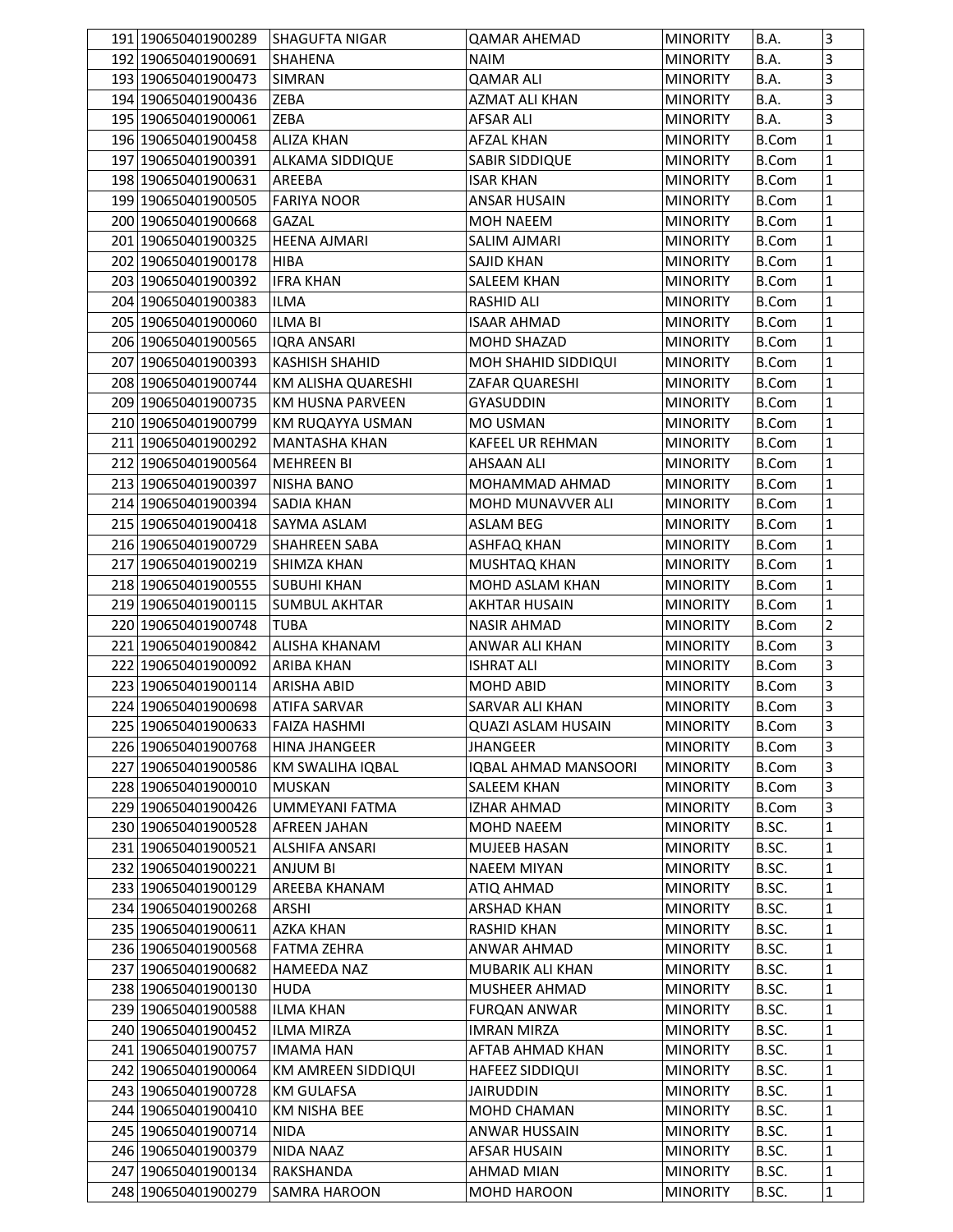| 249 190650401900517 | ISEHRISH KHAN         | <b>SARTAJ KHAN</b>      | <b>MINORITY</b> | B.SC. | T |
|---------------------|-----------------------|-------------------------|-----------------|-------|---|
| 250 190650401900673 | <b>SHABANA SHEIKH</b> | <b>NASRULLAH SHEIKH</b> | <b>MINORITY</b> | B.SC. |   |
| 251 190650401900242 | SHAGUFI BI            | <b>SHAFI UDDIN</b>      | <b>MINORITY</b> | B.SC. |   |
| 252 190650401900810 | <b>SHAGUFTA BI</b>    | SIBTE ALI               | <b>MINORITY</b> | B.SC. |   |
| 253 190650401900315 | SONAM                 | <b>MOHD RAZA</b>        | <b>MINORITY</b> | B.SC. |   |
| 254 190650401900101 | <b>URUSHA</b>         | <b>SHAKEEL AHMAD</b>    | <b>MINORITY</b> | B.SC. |   |
| 255 190650401900527 | YUSRA KHAN            | <b>FARHAT ALI</b>       | <b>MINORITY</b> | B.SC. |   |
| 256 190650401900545 | ALEESHA KHAN          | <b>KAFEEL UR REHMAN</b> | <b>MINORITY</b> | B.SC. | 2 |
| 257 190650401900097 | IILMA NUZHAT          | ZAHEERUDDIN             | <b>MINORITY</b> | B.SC. | 3 |
| 258 190650401900344 | <b>MANTASHA ARIF</b>  | ARIF                    | <b>MINORITY</b> | B.SC. | 3 |
|                     |                       |                         |                 |       |   |

# **Rajkiya Mahila Mahavidhyalaya, Budaun**

**Renew Students Scholarship Registration No. List 2019-20**

**General Category**

| S. No. Registration No | <b>Name</b>            | <b>Father Name</b>               | Caste          | <b>Course</b> | Year           |
|------------------------|------------------------|----------------------------------|----------------|---------------|----------------|
| 1 190650511900424      | KM GEETA CHAUHAN       | <b>TUSSAM SINGH</b>              | <b>GENERAL</b> | B.A.          | 2              |
| 2 190650511900295      | <b>KM RAKHI JOSHI</b>  | SHRIKISHAN LAL                   | <b>GENERAL</b> | B.A.          | $\overline{2}$ |
| 3 190650511900060      | SHIVANI SHARMA         | MUNENDRA SHARMA                  | <b>GENERAL</b> | B.A.          | $\overline{2}$ |
| 4 190650521900273      | <b>POOJA</b>           | <b>ANIL GUPTA</b>                | <b>GENERAL</b> | B.A.          | 3              |
| 5 190650511900315      | <b>ANNUM JOSHI</b>     | SATISH JOSHI                     | GENERAL        | B.A.          | $\overline{2}$ |
| 6 190650511900062      | DEEKSHA SHARMA         | RAJENDRA PAL                     | <b>GENERAL</b> | B.A.          | $\overline{2}$ |
| 7 190650511900090      | DRISHTI VAISH          | <b>DILEEP KUMAR</b>              | GENERAL        | B.A.          | $\overline{2}$ |
| 8 190650511900341      | <b>KM BRIJBALA</b>     | <b>JITENDRA PAL SINGH</b>        | <b>GENERAL</b> | B.A.          | $\overline{2}$ |
| 9 190650511900482      | KM CHARU SHARMA        | RAJEEV KUMAR SHARMA              | <b>GENERAL</b> | B.A.          | $\overline{2}$ |
| 10 190650511900581     | <b>KM NEESU GUPTA</b>  | <b>SUDHIR KUMAR GUPTA</b>        | GENERAL        | B.A.          | $\overline{2}$ |
| 11 190650511900410     | KM PRIYANSHI SAXENA    | <b>VIPIN KUMAR SAXENA</b>        | GENERAL        | B.A.          | $\overline{2}$ |
| 12 190650511900250     | KM PRIYANSHI SHARMA    | RAJKUMAR SHARMA                  | <b>GENERAL</b> | B.A.          | $\overline{2}$ |
| 13 190650511900233     | KM SHIVANI PATHAK      | SATYENDRA PATHAK                 | GENERAL        | B.A.          | $\overline{2}$ |
| 14 190650511900108     | <b>MADHU DEVI</b>      | <b>RAJPAL SINGH</b>              | <b>GENERAL</b> | B.A.          | $\overline{2}$ |
| 15 190650511900192     | <b>MANI SHARMA</b>     | KULDEEP BABU SHARMA              | <b>GENERAL</b> | B.A.          | $\overline{2}$ |
| 16 190650511900325     | <b>MANSI JOSHI</b>     | DANODAR JOSHI                    | GENERAL        | B.A.          | $\overline{2}$ |
| 17 190650511900185     | <b>MEGHA VARSHNEY</b>  | <b>ANIL KUMAR GUPTA</b>          | <b>GENERAL</b> | B.A.          | $\overline{2}$ |
| 18 190650511900035     | <b>MUSKAN JOSHI</b>    | <b>SUNEEL SHARMA</b>             | <b>GENERAL</b> | B.A.          | $\overline{2}$ |
| 19 190650511900428     | PRIYA GUPTA            | SANTOSH KUMAR GUPTA              | GENERAL        | B.A.          | $\overline{2}$ |
| 20 190650511900178     | PRIYA RASTOGI          | <b>ARVIND RASTOGI</b>            | <b>GENERAL</b> | B.A.          | $\overline{2}$ |
| 21 190650511900380     | PRIYANKA KUMARI        | KUNWAR PAL SINGH                 | <b>GENERAL</b> | B.A.          | $\overline{2}$ |
| 22 190650511900261     | <b>REETA</b>           | <b>INDRA PAL</b>                 | GENERAL        | B.A.          | $\overline{2}$ |
| 23 190650511900284     | <b>SAKSHI</b>          | <b>RAM FAKEER</b>                | GENERAL        | B.A.          | $\overline{2}$ |
| 24 190650511900176     | SAPANA SINGH           | <b>VIPIN KUMAR SINGH</b>         | <b>GENERAL</b> | B.A.          | $\overline{2}$ |
| 25 190650511900145     | SAPNA GAUTAM           | DEVENDRA PAL SINGH               | GENERAL        | B.A.          | $\overline{2}$ |
| 26 190650511900052     | <b>SEJAL GUPTA</b>     | <b>DEEPAK GUPTA</b>              | GENERAL        | B.A.          | $\overline{2}$ |
| 27 190650511900205     | <b>SHIVANGI MISHRA</b> | VIMAL KAMAL MISHRA               | <b>GENERAL</b> | B.A.          | $\overline{2}$ |
| 28 190650511900228     | SHIVANI                | <b>SURENDRA PAL SINGH</b>        | GENERAL        | B.A.          | $\overline{2}$ |
| 29 190650521900675     | <b>AAKIRTEE SHARMA</b> | <b>MANOJ SHARMA</b>              | GENERAL        | B.A.          | 3              |
| 30 190650511900577     | <b>AKANCHHA GUPTA</b>  | <b>SHRIKRISHNA GUPTA</b>         | <b>GENERAL</b> | B.A.          | 3              |
| 31 190650521900676     | <b>ARPANA</b>          | <b>VINEET SHARMA</b>             | GENERAL        | B.A.          | 3              |
| 32 190650521900174     | <b>JYOTI</b>           | <b>MAHENDRA SINGH</b>            | <b>GENERAL</b> | B.A.          | 3              |
| 33 190650521900393     | <b>KAJAL VARSHNEY</b>  | <b>SANJEEV VARSHNEY</b>          | <b>GENERAL</b> | B.A.          | 3              |
| 34 190650521900570     | KM ANAMIKA SINGH       | <b>GRISHBHAN SINGH</b>           | <b>GENERAL</b> | B.A.          | 3              |
| 35 190650521900099     | KM AYUSHI MISHRA       | <b>VEDPRAKASH MISHRA</b>         | GENERAL        | B.A.          | 3              |
| 36 190650521900449     | KM KANCHAN JOSHI       | <b>ASHOK KUMAR</b>               | GENERAL        | B.A.          | 3              |
| 37 190650521900034     | KM PRIYANKA UPADHYAY   | SUBHASH CHANDRA UPADHYAGENERAL   |                | B.A.          | 3              |
| 38 190650521900127     | <b>KM PUJA</b>         | NARESH PAL SINGH                 | GENERAL        | B.A.          | 3              |
| 39 190650521900098     | KM SHRADDHA GUPTA      | RAVENDRA PAL GUPTA               | GENERAL        | B.A.          | 3              |
| 40 190650521900010     | <b>KM SWATI GUPTA</b>  | SANTOSH KUMAR GUPTA              | <b>GENERAL</b> | B.A.          | 3              |
| 41 190650511900279     | KM VANSHIKA SINGHAL    | LATE SUBHASH KUMAR GUPTA GENERAL |                | B.A.          | 3              |
| 42 190650521900143     | <b>LAVI GUPTA</b>      | <b>SHIVAM GUPTA</b>              | GENERAL        | B.A.          | 3              |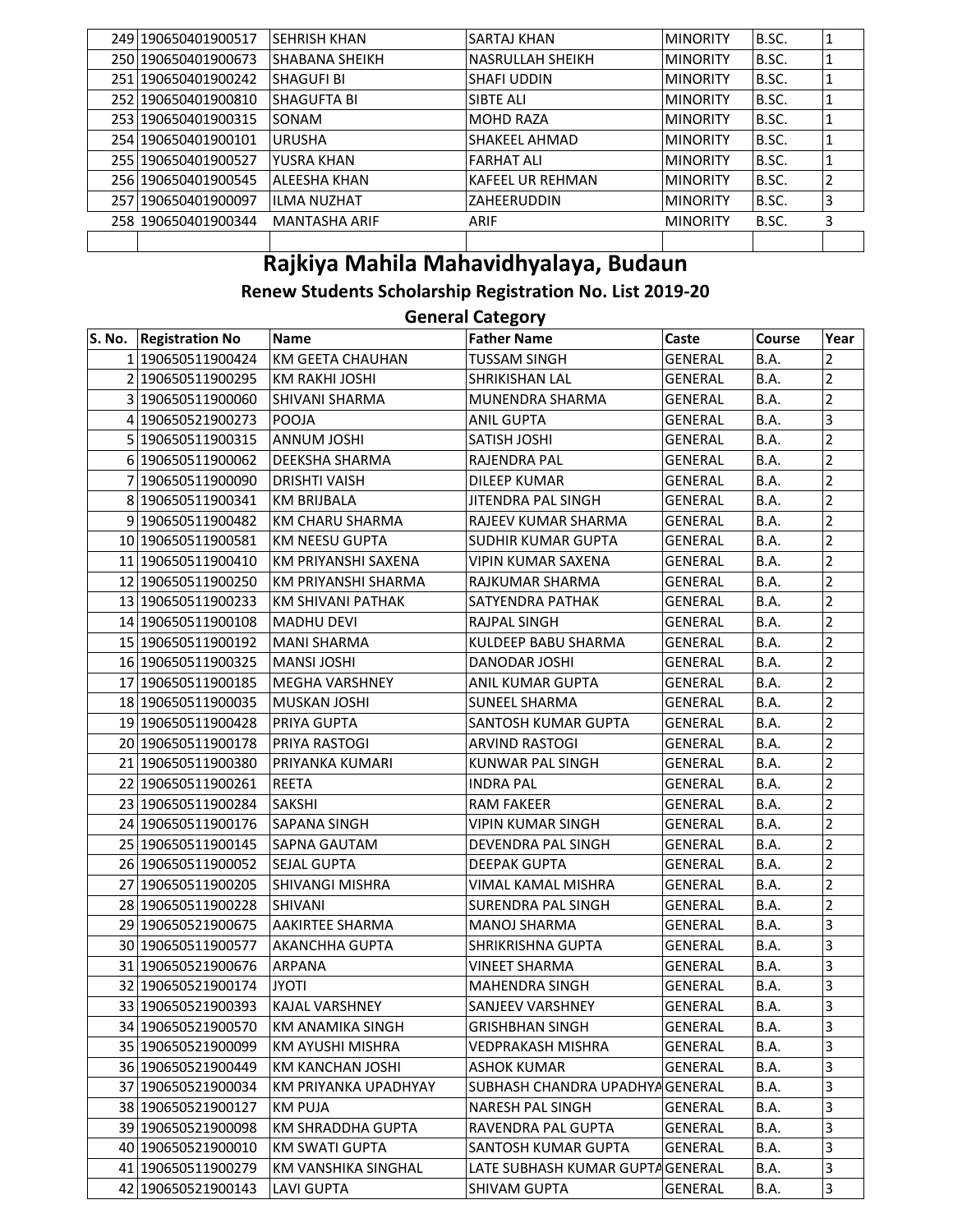| 43 190650521900218 | LAXMI GUPTA              | JEEVA RAM GUPTA             | <b>GENERAL</b> | <b>B.A.</b>  | 3              |
|--------------------|--------------------------|-----------------------------|----------------|--------------|----------------|
| 44 190650521900215 | <b>TUSHANKI VARSHNEY</b> | NAVAL KISHOR VARSHNEY       | <b>GENERAL</b> | B.A.         | 3              |
| 45 190650521900284 | <b>UPASNA</b>            | KRISHNA MOHAN MISHRA        | <b>GENERAL</b> | B.A.         | 3              |
| 46 190650511900006 | KM RAJUL MISHRA          | BAGESH CHANDRA MISHRA       | <b>GENERAL</b> | <b>B.Com</b> | $\overline{2}$ |
| 47 190650511900069 | PRACHI GUPTA             | UPENDRA GUPTA               | <b>GENERAL</b> | <b>B.Com</b> | $\overline{2}$ |
| 48 190650511900201 | PURNIMA GUPTA            | RAJEEV KUMAR GUPTA          | <b>GENERAL</b> | B.Com        | $\overline{2}$ |
| 49 190650511900434 | <b>SEJAL SHARMA</b>      | RANJEET KUMAR SHARMA        | <b>GENERAL</b> | <b>B.Com</b> | $\overline{2}$ |
| 50 190650511900098 | <b>SRISHTI GUPTA</b>     | <b>RAKESH GUPTA</b>         | <b>GENERAL</b> | B.Com        | $\overline{2}$ |
| 51 190650521900038 | <b>KM RITU</b>           | ABHIMANYUN PANDEY           | <b>GENERAL</b> | B.Com        | 3              |
| 52 190650511900049 | SANDHYA NEGI             | PRAVEEN SINGH NEGI          | <b>GENERAL</b> | B.Com        | 3              |
| 53 190650521900017 | <b>SUSHMA SHARMA</b>     | ANAND SHARMA                | <b>GENERAL</b> | <b>B.Com</b> | 3              |
| 54 190650521900622 | YASHI RASTOGI            | <b>MUKESH RASTOGI</b>       | <b>GENERAL</b> | B.Com        | 3              |
| 55 190650521900592 | ARADHYA                  | AMIT KUMAR SAXENA           | <b>GENERAL</b> | B.Sc.        | 3              |
| 56 190650521900607 | <b>KM CHHAYA</b>         | PREM SINGH                  | <b>GENERAL</b> | B.Sc.        | 3              |
| 57 190650511900264 | ANJALI KUMARI            | <b>MAHI PAL SINGH</b>       | <b>GENERAL</b> | B.Sc.        | $\overline{2}$ |
| 58 190650511900260 | <b>AYUSHI</b>            | RAVENDRA PAL SINGH          | <b>GENERAL</b> | B.Sc.        | $\overline{2}$ |
| 59 190650511900246 | PRAGATI SHARMA           | <b>INDRESH SHANKHDHAR</b>   | <b>GENERAL</b> | B.Sc.        | $\overline{2}$ |
| 60 190650511900421 | <b>SAKSHI SINGH</b>      | <b>MAHESH KUMAR CHAUHAN</b> | <b>GENERAL</b> | B.Sc.        | $\overline{2}$ |
| 61 190650521900682 | KAJAL BANGARI            | <b>HAR SINGH</b>            | <b>GENERAL</b> | B.Sc.        | 3              |
| 62 190650521900387 | <b>VAISHALI MISHRA</b>   | SANDEEP MISHRA              | <b>GENERAL</b> | B.Sc.        | 3              |

## **Minority Category**

| S. No. Registration No | <b>Name</b>           | <b>Father Name</b>          | Caste           | Course      | Year           |
|------------------------|-----------------------|-----------------------------|-----------------|-------------|----------------|
| 1 190650411900556      | <b>ANJUM ANSARI</b>   | <b>IKSHAD AHAMAD</b>        | <b>MINORITY</b> | B.A.        | 2              |
| 2 190650411900200      | <b>FIZA JAVED</b>     | MOHAMMAD JAVED KHAN         | <b>MINORITY</b> | B.A.        | $\overline{2}$ |
| 3 190650411900316      | <b>KM RABIYA</b>      | <b>MOHD NAUSE</b>           | <b>MINORITY</b> | B.A.        | $\overline{2}$ |
| 4 190650411900181      | <b>REENU</b>          | SHAMSHAD                    | <b>MINORITY</b> | B.A.        | $\overline{2}$ |
| 5 190650411900397      | <b>SAJNA BI</b>       | <b>MOHAMMAD PUTTAN KHAN</b> | <b>MINORITY</b> | B.A.        | $\overline{2}$ |
| 6 190650411900124      | AAYSHA BI             | <b>SHAKEEL KHAN</b>         | <b>MINORITY</b> | B.A.        | $\overline{2}$ |
| 7 190650411900072      | <b>ALISHA KHAN</b>    | <b>NAHID ULLAH KHAN</b>     | <b>MINORITY</b> | B.A.        | $\overline{2}$ |
| 8 190650411900404      | ANAM                  | <b>MUSTAQ</b>               | <b>MINORITY</b> | B.A.        | $\overline{2}$ |
| 9 190650411900495      | ANAM                  | <b>NIHAL HUSAIN</b>         | <b>MINORITY</b> | <b>B.A.</b> | $\overline{2}$ |
| 10 190650411900134     | <b>ANAM AKBAR</b>     | AKBAR AHMAD                 | <b>MINORITY</b> | B.A.        | $\overline{2}$ |
| 11 190650411900258     | <b>ANAM BI</b>        | ASLAM                       | <b>MINORITY</b> | <b>B.A.</b> | $\overline{2}$ |
| 12 190650411900211     | <b>ANAM JAVED</b>     | <b>JAVED KHAN</b>           | <b>MINORITY</b> | B.A.        | $\overline{2}$ |
| 13 190650411900400     | ASIYA AKHTAR          | AKHTAR ALI                  | <b>MINORITY</b> | B.A.        | $\overline{2}$ |
| 14 190650411900172     | <b>AZMAT JAHAN</b>    | MOHD AYAZ ALI               | <b>MINORITY</b> | B.A.        | $\overline{2}$ |
| 15 190650411900416     | <b>CHANDNI</b>        | MEHNDI HASAN                | <b>MINORITY</b> | B.A.        | $\overline{2}$ |
| 16 190650411900254     | <b>FAREEN PARVEEN</b> | <b>ISHRAT KHAN</b>          | <b>MINORITY</b> | B.A.        | $\overline{2}$ |
| 17 190650411900436     | FAREENA               | <b>ABDUL HANEEF</b>         | <b>MINORITY</b> | B.A.        | $\overline{2}$ |
| 18 190650411900198     | <b>FARHA</b>          | <b>ASGAR HUSAIN</b>         | <b>MINORITY</b> | B.A.        | $\overline{2}$ |
| 19 190650411900287     | <b>FARHA BI</b>       | <b>SABIR ALI</b>            | <b>MINORITY</b> | B.A.        | $\overline{2}$ |
| 20 190650411900420     | <b>FARHEEN AKHTAR</b> | AKHTAR HUSSAIN              | <b>MINORITY</b> | B.A.        | $\overline{2}$ |
| 21 190650411900255     | <b>FARHEEN BI</b>     | <b>MOHAMMAD ARIF ANSARI</b> | <b>MINORITY</b> | B.A.        | $\overline{2}$ |
| 22 190650411900061     | <b>FATMA BI</b>       | VAZID ALI KHAN              | <b>MINORITY</b> | B.A.        | $\overline{2}$ |
| 23 190650411900070     | <b>FAZEELA PARVEZ</b> | SYED PARVEZ ASRAR           | <b>MINORITY</b> | B.A.        | $\overline{2}$ |
| 24 190650411900302     | <b>FIGA</b>           | <b>ASRAR AHMAD</b>          | <b>MINORITY</b> | <b>B.A.</b> | $\overline{c}$ |
| 25 190650411900536     | <b>FIZA</b>           | <b>ASRAR HUSAIN</b>         | <b>MINORITY</b> | B.A.        | $\overline{2}$ |
| 26 190650411900019     | <b>FIZA BI</b>        | SHEHZAD                     | <b>MINORITY</b> | B.A.        | $\overline{2}$ |
| 27 190650411900395     | <b>GULAFSHA</b>       | ABDUL HAQ                   | <b>MINORITY</b> | B.A.        | $\overline{2}$ |
| 28 190650411900440     | <b>GULAFSHA</b>       | <b>SHAFAT HUSSAIN</b>       | <b>MINORITY</b> | B.A.        | $\overline{2}$ |
| 29 190650411900430     | <b>GULZAR BI</b>      | <b>INTIZAR UDDIN</b>        | <b>MINORITY</b> | B.A.        | $\overline{2}$ |
| 30 190650411900621     | HINOZA ANSARI         | <b>CHAMAN ANSARI</b>        | <b>MINORITY</b> | B.A.        | $\overline{2}$ |
| 31 190650411900129     | <b>IQRA KHANAM</b>    | <b>INTIZAR ALI</b>          | <b>MINORITY</b> | B.A.        | $\overline{2}$ |
| 32 190650411900089     | <b>IRAM</b>           | MUSHTAQ AHMAD               | <b>MINORITY</b> | <b>B.A.</b> | $\overline{2}$ |
| 33 190650411900067     | <b>KAHKASHA</b>       | <b>BAFATI MIAN</b>          | <b>MINORITY</b> | B.A.        | $\overline{2}$ |
| 34 190650411900080     | <b>KANCHAN</b>        | <b>HABIBUR REHMAN</b>       | <b>MINORITY</b> | B.A.        | $\overline{2}$ |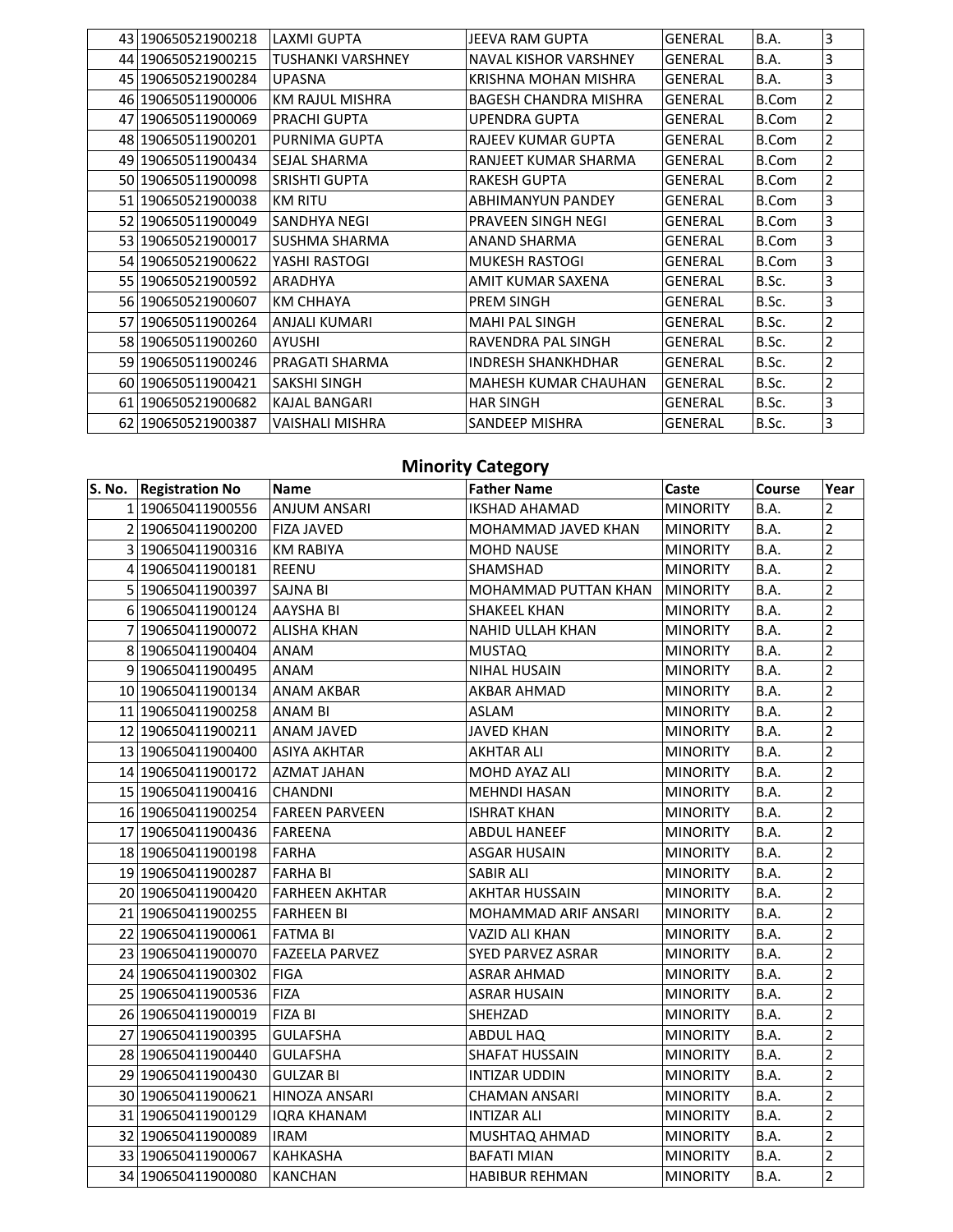| 35 190650411900592 | <b>KASHISH</b>         | RASHID ALI              | <b>MINORITY</b>                    | B.A.         | $\overline{2}$ |
|--------------------|------------------------|-------------------------|------------------------------------|--------------|----------------|
| 36 190650411900480 | <b>KM ALIYA</b>        | <b>ANWAR KAMAL</b>      | <b>MINORITY</b>                    | B.A.         | $\overline{2}$ |
| 37 190650411900362 | <b>KM AMREEN</b>       | MOHD ACCHAN             | <b>MINORITY</b>                    | B.A.         | $\overline{2}$ |
| 38 190650411900114 | <b>KM FAREEN</b>       | <b>AKRAM HUSAIN</b>     | <b>MINORITY</b>                    | B.A.         | $\overline{2}$ |
| 39 190650411900361 | <b>KM FARHEEN BI</b>   | MOHD DILSHAD            | <b>MINORITY</b>                    | B.A.         | $\overline{2}$ |
| 40 190650411900481 | <b>KM GULISTA BI</b>   | <b>MOHD AFZAL</b>       | <b>MINORITY</b>                    | B.A.         | $\overline{2}$ |
| 41 190650411900390 | <b>KM IRAM BI</b>      | <b>MOH UMAR</b>         | <b>MINORITY</b>                    | B.A.         | 2              |
| 42 190650411900064 | KM NIDA HASAN          | <b>NABI HASAN</b>       | <b>MINORITY</b>                    | B.A.         | $\overline{2}$ |
| 43 190650411900336 | <b>KM NOUREEN BI</b>   | <b>SHARIF AHMAD</b>     | <b>MINORITY</b>                    | B.A.         | $\overline{c}$ |
| 44 190650411900303 | <b>KM SAMREEN</b>      | <b>NAWAB HUSAIN</b>     | <b>MINORITY</b>                    | B.A.         | $\overline{2}$ |
| 45 190650411900448 | KM SHAFAQ NOOR         | RIYAJUDDEEN             | <b>MINORITY</b>                    | B.A.         | $\overline{2}$ |
| 46 190650411900281 | KM TANZEELA FATMA      | <b>ZAKIR HUSAIN</b>     | <b>MINORITY</b>                    | B.A.         | $\overline{2}$ |
| 47 190650411900494 | <b>MARUFA BE</b>       | EHTSHAMUL HAQ           | <b>MINORITY</b>                    | B.A.         | $\overline{2}$ |
| 48 190650411900081 | <b>MEHAK</b>           | NEHALUDDEEN             | <b>MINORITY</b>                    | B.A.         | $\overline{2}$ |
| 49 190650411900132 | <b>MUSKAN</b>          | <b>RAUNAK ALI</b>       | <b>MINORITY</b>                    | B.A.         | $\overline{c}$ |
| 50 190650411900396 | <b>MUSKAN BI</b>       | ABDUL ISLAM             | <b>MINORITY</b>                    | B.A.         | $\overline{2}$ |
| 51 190650411900408 | <b>MUSKAN QURAISHI</b> | YUNUS QURAISHI          | <b>MINORITY</b>                    | B.A.         | $\overline{2}$ |
| 52 190650411900253 | <b>NAGHMA BI</b>       | SARTAZ                  | <b>MINORITY</b>                    | B.A.         | $\overline{2}$ |
| 53 190650411900263 | <b>NAGMA</b>           | <b>MOHD HANEEF KHAN</b> | <b>MINORITY</b>                    | B.A.         | $\overline{2}$ |
| 54 190650411900381 | NAZIA BI               | ANEES                   | <b>MINORITY</b>                    | B.A.         | $\overline{2}$ |
| 55 190650411900470 | <b>NAZREEN</b>         | <b>ANSAR AHMAD</b>      | <b>MINORITY</b>                    | B.A.         | $\overline{2}$ |
| 56 190650411900472 | <b>NEELOFER</b>        | <b>IQBAL HUSAIN</b>     | <b>MINORITY</b>                    | B.A.         | $\overline{2}$ |
| 57 190650411900460 | <b>NEHA</b>            | SALEEM UDDIN            | <b>MINORITY</b>                    | B.A.         | $\overline{2}$ |
| 58 190650411900392 | <b>NEHA</b>            | LAIQ                    | <b>MINORITY</b>                    | B.A.         | $\overline{2}$ |
| 59 190650411900101 | <b>NEHA KHANAM</b>     | <b>KUDRAT KHAN</b>      | <b>MINORITY</b>                    | B.A.         | 2              |
| 60 190650411900492 | NIDA BI                | <b>GULAM ACHCHEY</b>    | <b>MINORITY</b>                    | B.A.         | 2              |
| 61 190650411900140 | <b>NOOR SHIFA</b>      | SHAMSHAD HUSAIN         | <b>MINORITY</b>                    | B.A.         | $\overline{2}$ |
| 62 190650411900360 | <b>NOORI</b>           | MOHD AFJAL              | <b>MINORITY</b>                    | B.A.         | $\overline{2}$ |
| 63 190650411900423 | PHOOL BANO             | MOHAMMAD AHMAD          | <b>MINORITY</b>                    | B.A.         | $\overline{2}$ |
| 64 190650411900541 | RAHNUMA KHANAM         | RUHUL HASAN KHAN        | <b>MINORITY</b>                    | B.A.         | $\overline{2}$ |
| 65 190650411900057 | <b>SADIA</b>           | MOHAMMAD MIYAN          | <b>MINORITY</b>                    | B.A.         | 2              |
| 66 190650411900092 | SANA BI                | <b>ILYAS</b>            | <b>MINORITY</b>                    | B.A.         | $\overline{2}$ |
| 67 190650411900393 | <b>SANA BI</b>         | <b>SHABBAN SHAH</b>     | <b>MINORITY</b>                    | B.A.         | $\overline{2}$ |
| 68 190650411900027 | <b>SANA JAVED</b>      | JAVED                   | <b>MINORITY</b>                    | B.A.         | $\overline{2}$ |
| 69 190650411900259 | SANOWAR JAHAN          | <b>JAVED ALI</b>        | <b>MINORITY</b>                    | <b>B.A.</b>  | $\overline{2}$ |
| 70 190650411900385 | SAYMA                  | <b>YUNUS</b>            | <b>MINORITY</b>                    | B.A.         | $\overline{2}$ |
| 71 190650411900323 | <b>SHABNOOR</b>        | <b>MOHMMAD MIYAN</b>    | <b>MINORITY</b>                    | B.A.         | 2              |
| 72 190650411900498 | <b>SHAGUFTA</b>        | MOHAMMAD RIZWAN         | <b>MINORITY</b>                    | B.A.         | $\overline{2}$ |
| 73 190650411900051 | SHAHNUMA               | <b>MUNNE BABU</b>       | <b>MINORITY</b>                    | B.A.         | $\overline{2}$ |
| 74 190650411900369 | SHAZIA BEGUM           | MUZAMMIL HUSAIN         |                                    | B.A.         | $\overline{2}$ |
| 75 190650411900422 | <b>SHIFA</b>           | DILSHAD KHAN            | <b>MINORITY</b><br><b>MINORITY</b> | B.A.         | $\overline{2}$ |
| 76 190650411900082 | SHIFA BI               | <b>MHOD SALEEM</b>      |                                    |              | $\overline{2}$ |
| 77 190650411900050 | SHIFA JAVED            | <b>JAVED AKHTAR</b>     | <b>MINORITY</b><br><b>MINORITY</b> | B.A.<br>B.A. | 2              |
| 78 190650411900073 | <b>SIMMI</b>           | KALLU                   | <b>MINORITY</b>                    | B.A.         | 2              |
| 79 190650411900533 | <b>SIMRAN</b>          | MUNABBAR HUSAIN         |                                    | B.A.         | $\overline{2}$ |
| 80 190650411900222 | <b>UMME KULSUM</b>     | <b>SHAKIR HUSAIN</b>    | <b>MINORITY</b>                    | B.A.         | 2              |
|                    |                        |                         | <b>MINORITY</b>                    |              |                |
| 81 190650411900478 | VAREESHA SALEEM        | SALEEM ALI              | <b>MINORITY</b>                    | B.A.         | $\overline{2}$ |
| 82 190650411900154 | ZAINAB                 | SARTAZ                  | <b>MINORITY</b>                    | B.A.         | $\overline{2}$ |
| 83 190650411900221 | AASMA BI               | ASRAR                   | <b>MINORITY</b>                    | B.A.         | 3              |
| 84 190650421900339 | ALISHA BI              | DILSHAD HUSAIN          | <b>MINORITY</b>                    | B.A.         | 3              |
| 85 190650421900167 | ALISHA KHANAM          | <b>VIKAR HUSSAIN</b>    | <b>MINORITY</b>                    | B.A.         | 3              |
| 86 190650421900317 | ALISHA SALIM           | SALIM AKHTAR            | <b>MINORITY</b>                    | B.A.         | 3              |
| 87 190650421900397 | <b>AMREEN QAMAR</b>    | MO QAMAR                | <b>MINORITY</b>                    | B.A.         | 3              |
| 88 190650421900575 | AREEBA                 | <b>ARIF ALI KHAN</b>    | <b>MINORITY</b>                    | B.A.         | 3              |
| 89 190650421900169 | AREEBA IQBAL           | <b>IQBAL ALI</b>        | <b>MINORITY</b>                    | B.A.         | 3              |
| 90 190650421900175 | ARIBA BEGUM            | AHMAD MIYAN             | <b>MINORITY</b>                    | B.A.         | 3              |
| 91 190650421900250 | ARSHI                  | MOHAMMAD ASIF           | <b>MINORITY</b>                    | B.A.         | 3              |
| 92 190650421900625 | <b>BUSHRA AZMAT</b>    | AZMAT HUSAIN            | <b>MINORITY</b>                    | B.A.         | 3              |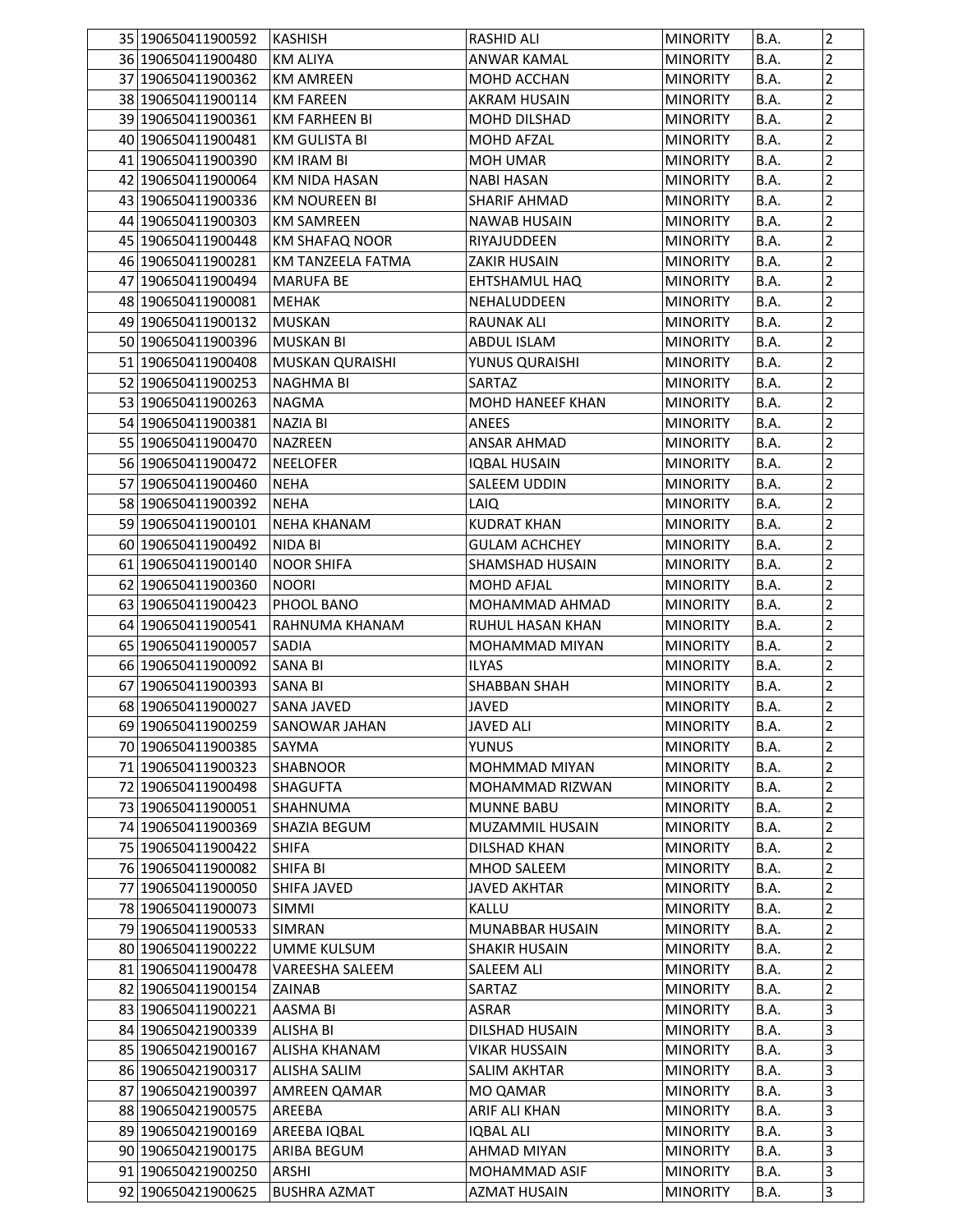| 93 190650421900335  | <b>FARHA NAZ</b>     | MOHAMMAD SALEEM         | <b>MINORITY</b> | B.A.         | 3                       |
|---------------------|----------------------|-------------------------|-----------------|--------------|-------------------------|
| 94 190650421900292  | <b>FARHEEN FATMA</b> | <b>MUZAKKIR ALI</b>     | <b>MINORITY</b> | B.A.         | 3                       |
| 95 190650411900598  | <b>FOZIA</b>         | MOHD AHMAD KHAN         | <b>MINORITY</b> | B.A.         | 3                       |
| 96 190650411900610  | <b>HIBA WASEEM</b>   | MOHAMMAD WASEEM         | <b>MINORITY</b> | B.A.         | 3                       |
| 97 190650421900290  | <b>HIRA BI</b>       | <b>KHALID</b>           | <b>MINORITY</b> | B.A.         | 3                       |
| 98 190650421900512  | <b>ILMA</b>          | <b>SHAHID</b>           | <b>MINORITY</b> | B.A.         | 3                       |
| 99 190650421900473  | <b>JAINBI</b>        | BUNDAN ALI              | <b>MINORITY</b> | B.A.         | 3                       |
| 100 190650421900161 | <b>KM ANAM</b>       | <b>RAFEEK</b>           | <b>MINORITY</b> | B.A.         | 3                       |
| 101 190650421900665 | <b>KM IRAM</b>       | <b>BAJID ALI</b>        | <b>MINORITY</b> | B.A.         | 3                       |
|                     |                      |                         |                 |              | 3                       |
| 102 190650421900059 | <b>KM SANAH</b>      | <b>NAZEN SAIFI</b>      | <b>MINORITY</b> | B.A.         |                         |
| 103 190650421900048 | KM SHEIKH SHUMAILA   | SHEIKH SARTAJ           | <b>MINORITY</b> | B.A.         | 3                       |
| 104 190650421900024 | <b>LAIBA NAZ</b>     | SAMIULLA                | <b>MINORITY</b> | B.A.         | 3                       |
| 105 190650421900237 | <b>MANTASHA</b>      | SARFARAZ AHMAD KHAN     | <b>MINORITY</b> | B.A.         | 3                       |
| 106 190650411900202 | <b>MANTASHA</b>      | <b>SABIR HUSSAIN</b>    | <b>MINORITY</b> | B.A.         | 3                       |
| 107 190650421900327 | <b>NEHA PARVEEN</b>  | <b>INTEZAR AHMAD</b>    | <b>MINORITY</b> | B.A.         | 3                       |
| 108 190650421900178 | NEHA RAIS            | <b>RAIS KHAN</b>        | <b>MINORITY</b> | B.A.         | 3                       |
| 109 190650421900129 | <b>NIDA</b>          | <b>SAJID HUSAIN</b>     | <b>MINORITY</b> | B.A.         | 3                       |
| 110 190650421900204 | <b>NISHA</b>         | <b>AHMAD NABI</b>       | <b>MINORITY</b> | B.A.         | 3                       |
| 111 190650421900354 | <b>NISHA</b>         | MOHAMMAD INTIZAR        | <b>MINORITY</b> | B.A.         | 3                       |
| 112 190650421900280 | NISHA ZAFAR          | MOHAMMAD ZAFAR          | <b>MINORITY</b> | B.A.         | 3                       |
| 113 190650421900060 | RIFA KHANAM          | AMEER AHMAD KHAN        | <b>MINORITY</b> | B.A.         | 3                       |
| 114 190650421900070 | SABA                 | SHAKEEL                 | <b>MINORITY</b> | B.A.         | 3                       |
| 115 190650421900481 | SABIHA               | <b>MOHD ARIF</b>        | <b>MINORITY</b> | B.A.         | 3                       |
| 116 190650411900563 | <b>SAFIA KHAN</b>    | SHEHJAD ALI KHAN        | <b>MINORITY</b> | B.A.         | 3                       |
| 117 190650421900164 | SAMREEN              | <b>MUNAWWER ALI</b>     | <b>MINORITY</b> | B.A.         | 3                       |
| 118 190650421900305 | SAYEMA               | MOHAMMAD YASEEN         | <b>MINORITY</b> | B.A.         | 3                       |
| 119 190650421900149 | <b>SHABENOOR</b>     | <b>HANEEF HUSAIN</b>    | <b>MINORITY</b> | B.A.         | 3                       |
| 120 190650421900234 | <b>SHAFIYA BEE</b>   | <b>FARHAT ALI KHAN</b>  | <b>MINORITY</b> | B.A.         | 3                       |
|                     |                      |                         |                 |              | 3                       |
| 121 190650421900517 | SHAHIM JAVED         | <b>JAVED AKHTAR</b>     | <b>MINORITY</b> | B.A.         |                         |
| 122 190650421900308 | SHAJAR ISHHAQ        | MOHAMMAD ISHHAQ         | <b>MINORITY</b> | B.A.         | 3                       |
| 123 190650421900330 | SHAZIA BI            | <b>NAWAB HUSAIN</b>     | <b>MINORITY</b> | B.A.         | 3                       |
| 124 190650421900374 | SHEEBA               | SHEERAZ AHMAD           | <b>MINORITY</b> | B.A.         | 3                       |
| 125 190650421900285 | SIDRATUL MUNTHA      | RASHID ALI KHAN         | <b>MINORITY</b> | B.A.         | 3                       |
| 126 190650421900358 | <b>SUFIANAZ</b>      | AFSAR HUSAIN            | <b>MINORITY</b> | B.A.         | 3                       |
| 127 190650421900203 | SUFIYA BI            | SHARIQ                  | <b>MINORITY</b> | B.A.         | 3                       |
| 128 190650421900009 | UROOBA IQBAL         | <b>IQBAL ALI</b>        | <b>MINORITY</b> | B.A.         | 3                       |
| 129 190650421900362 | UROOSA FATMA         | <b>NABBO KHAN</b>       | <b>MINORITY</b> | B.A.         | 3                       |
| 130 190650411900207 | AQSA AHMAD           | <b>KASIM AHMAD</b>      | <b>MINORITY</b> | <b>B.Com</b> | $\overline{2}$          |
| 131 190650411900032 | <b>HIVZA</b>         | <b>NASIR ALI</b>        | <b>MINORITY</b> | <b>B.Com</b> | 2                       |
| 132 190650411900308 | <b>NAHID KHAN</b>    | <b>MOHD AHMAD KHAN</b>  | <b>MINORITY</b> | <b>B.Com</b> | 2                       |
| 133 190650411900476 | <b>NOORSABA</b>      | <b>SADAKAT HUSSAIN</b>  | <b>MINORITY</b> | <b>B.Com</b> | $\overline{\mathbf{c}}$ |
| 134 190650411900326 | SAHER                | MOHAMMAD VASI           | <b>MINORITY</b> | <b>B.Com</b> | 2                       |
| 135 190650411900462 | <b>SAIMA</b>         | AZEEM                   | <b>MINORITY</b> | <b>B.Com</b> | 2                       |
| 136 190650411900524 | SHIFA ISHAT          | <b>ISHAT ULLAH KHAN</b> | <b>MINORITY</b> | <b>B.Com</b> | 2                       |
| 137 190650411900398 | UMAM ZAHID           | MOHD ZAHID KHAN         | <b>MINORITY</b> | <b>B.Com</b> | 2                       |
| 138 190650421900479 | <b>IRAM</b>          | SHAHINSHAH ALAM         | <b>MINORITY</b> | <b>B.Com</b> | 3                       |
| 139 190650421900093 | <b>KM RAZIYA</b>     | <b>ASHRAF</b>           | <b>MINORITY</b> | <b>B.Com</b> | 3                       |
| 140 190650421900123 | <b>KULSUM</b>        | SHAMI RAZA              | <b>MINORITY</b> | <b>B.Com</b> | 3                       |
| 141 190650421900376 | <b>NEHA BI</b>       | <b>JAMEEL AHMAD</b>     | <b>MINORITY</b> | <b>B.Com</b> | 3                       |
| 142 190650421900532 | PHOOL BI             | ALI MOHAMMAD SAIFI      | <b>MINORITY</b> | <b>B.Com</b> | 3                       |
| 143 190650421900455 | SHAFIA BI            | <b>RAIES AHMAD</b>      | <b>MINORITY</b> | <b>B.Com</b> | 3                       |
| 144 190650421900375 | <b>SHUMA BI</b>      | <b>SALIM AHMAD</b>      | <b>MINORITY</b> | <b>B.Com</b> | 3                       |
| 145 190650421900089 | ZAINA ASLAM          | MOHD ASLAM              | <b>MINORITY</b> | <b>B.Com</b> | 3                       |
|                     |                      |                         |                 |              |                         |
| 146 190650411900285 | ANAM NAAZ            | <b>MOHD ISRAIL</b>      | <b>MINORITY</b> | B.Sc.        | 2                       |
| 147 190650411900557 | ANAM QADRI           | <b>SHAKIR QADRI</b>     | <b>MINORITY</b> | B.Sc.        | 2                       |
| 148 190650411900564 | ARSHI                | RIYASAT HUSSAIN         | <b>MINORITY</b> | B.Sc.        | 2                       |
| 149 190650411900113 | <b>DARKHSHA</b>      | MUSHEER ALAM            | <b>MINORITY</b> | B.Sc.        | 2                       |
| 150 190650411900442 | <b>GULISTA</b>       | <b>NANHE MIYAN</b>      | <b>MINORITY</b> | B.Sc.        | 2                       |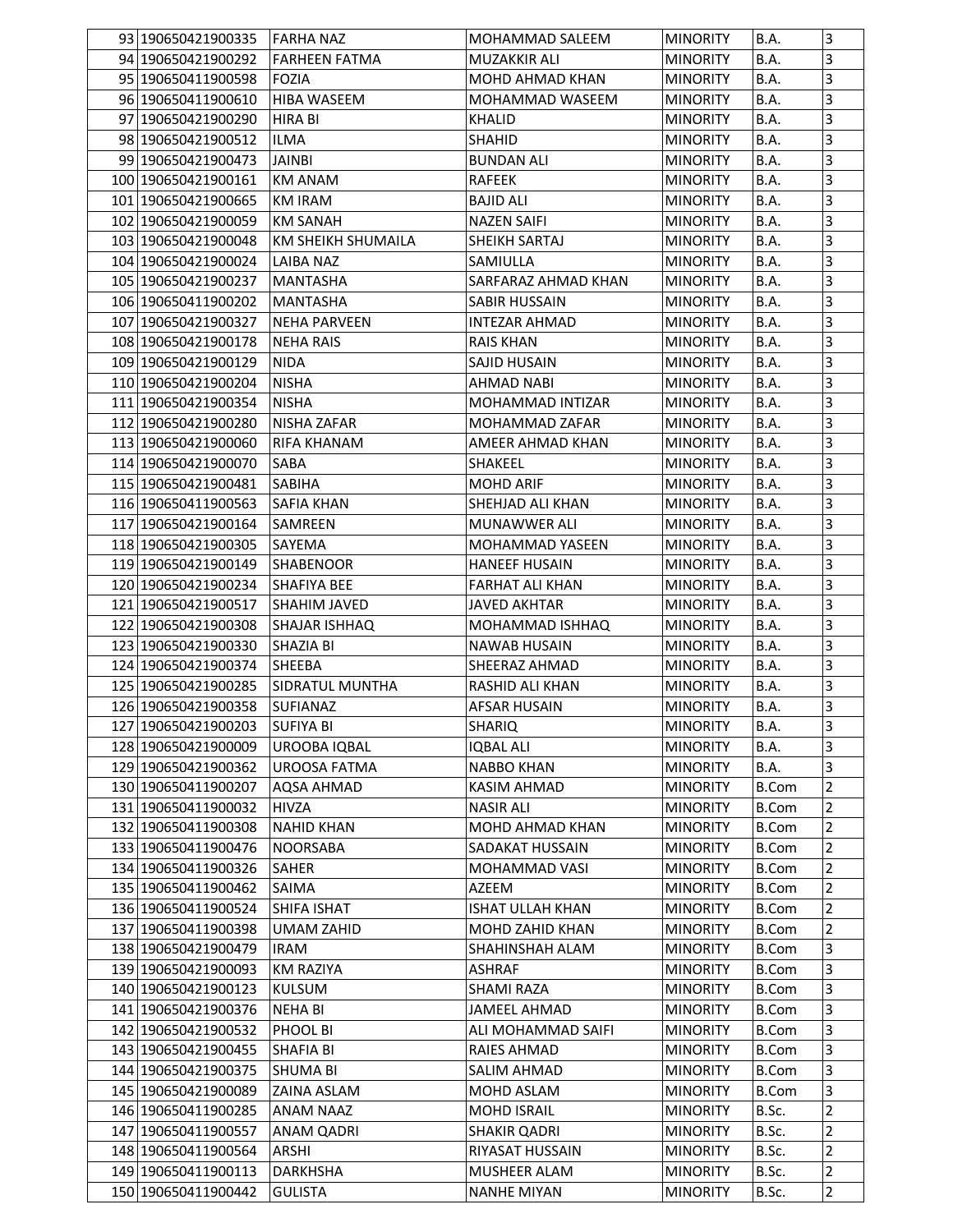| 151 190650411900377 | ILMA NOOR              | <b>ANIS URREHMAN</b>      | <b>MINORITY</b> | B.Sc. | $\overline{2}$ |
|---------------------|------------------------|---------------------------|-----------------|-------|----------------|
| 152 190650411900535 | <b>IORA PARVEEN</b>    | SABIR YAR KHAN            | <b>MINORITY</b> | B.Sc. | $\overline{2}$ |
| 153 190650411900030 | <b>NEELOFAR</b>        | ALI RAZA                  | <b>MINORITY</b> | B.Sc. | $\overline{2}$ |
| 154 190650411900558 | <b>NIDA NAUSHAD</b>    | <b>NAUSHAD ALI</b>        | <b>MINORITY</b> | B.Sc. | $\overline{c}$ |
| 155 190650411900401 | <b>OSHEEN KHAN</b>     | SARTAJ KHAN               | <b>MINORITY</b> | B.Sc. | 2              |
| 156 190650411900491 | <b>SHADMA BI</b>       | RIYAZUL HASAN             | <b>MINORITY</b> | B.Sc. | $\overline{c}$ |
| 157 190650421900409 | ANAM                   | ANEES AHMAD               | <b>MINORITY</b> | B.Sc. | 3              |
| 158 190650421900248 | <b>GOUSIYA</b>         | <b>SHAFI UDDEEN</b>       | <b>MINORITY</b> | B.Sc. | 3              |
| 159 190650421900090 | <b>IMRANA</b>          | <b>ANWAR ALI</b>          | <b>MINORITY</b> | B.Sc. | 3              |
| 160 190650421900113 | <b>IRAM KHAN</b>       | SHER AFGAN KHAN           | <b>MINORITY</b> | B.Sc. | 3              |
| 161 190650421900081 | MISBAH AKRAM           | AKRAM HUSAIN              | <b>MINORITY</b> | B.Sc. | 3              |
| 162 190650421900679 | <b>MISVA BI</b>        | <b>SHAKEEL AHMAD</b>      | <b>MINORITY</b> | B.Sc. | 3              |
| 163 190650421900100 | <b>NAJUK BI</b>        | <b>PUTTAN ALI</b>         | <b>MINORITY</b> | B.Sc. | 3              |
| 164 190650421900182 | SADIYA AKHTAR          | <b>MOHD AKHTAR HUSAIN</b> | <b>MINORITY</b> | B.Sc. | 3              |
| 165 190650421900107 | SAIMA BI               | <b>QAISAR HUSAIN</b>      | <b>MINORITY</b> | B.Sc. | 3              |
| 166 190650421900135 | <b>SANA BANO</b>       | <b>ASHARAF ALI</b>        | <b>MINORITY</b> | B.Sc. | 3              |
| 167 190650421900209 | SHIFA NAAZ             | <b>SHABBIR AHMAD</b>      | <b>MINORITY</b> | B.Sc. | 3              |
| 168 190650421900474 | <b>SHUMAILA SOHRAB</b> | <b>SOHRAB KHAN</b>        | <b>MINORITY</b> | B.Sc. | 3              |
| 169 190650421900514 | <b>SUMERA ALVI</b>     | <b>IZZAT ALI</b>          | <b>MINORITY</b> | B.Sc. | 3              |

## **OBC Category**

| S. No. | <b>Registration No</b> | <b>Name</b>            | <b>Father Name</b>        | Caste      | Course | Year           |
|--------|------------------------|------------------------|---------------------------|------------|--------|----------------|
|        | 1 190650111900402      | <b>KM RAJNI PATEL</b>  | URVESH SINGH              | OBC        | B.A.   | 2              |
|        | 2 190650111900167      | <b>KM SHIVANI</b>      | SATYAPAL SINGH            | OBC        | B.A.   | $\overline{2}$ |
|        | 3 190650111900461      | AKHLESH KUMARI         | <b>DEVICHARAN</b>         | OBC        | B.A.   | $\overline{2}$ |
|        | 4 190650111900044      | <b>ANJU DEVI</b>       | <b>MOHAR PAL</b>          | <b>OBC</b> | B.A.   | $\overline{2}$ |
|        | 5 190650111900150      | <b>BRIJ VALA</b>       | SATYAPAL                  | OBC        | B.A.   | $\overline{2}$ |
|        | 6 190650111900037      | <b>DEVSHRI</b>         | AMARPAL                   | OBC        | B.A.   | $\overline{2}$ |
|        | 7 190650111900267      | <b>EKTA</b>            | <b>KRISHAN KUMAR</b>      | OBC        | B.A.   | $\overline{2}$ |
|        | 8 190650111900266      | <b>KAVITA</b>          | NARENDRA                  | OBC        | B.A.   | $\overline{2}$ |
|        | 9 190650111900142      | <b>KAVITA</b>          | <b>ROHITASH</b>           | OBC        | B.A.   | $\overline{2}$ |
|        | 10 190650111900510     | <b>KM AMARWATI</b>     | <b>NETRA PAL</b>          | OBC        | B.A.   | $\overline{2}$ |
|        | 11 190650111900086     | <b>KM ANJALI</b>       | <b>RAJ KUMAR</b>          | OBC        | B.A.   | $\overline{2}$ |
|        | 12 190650111900033     | <b>KM ARTI PATEL</b>   | <b>SURJEET SINGH</b>      | ОВС        | B.A.   | $\overline{2}$ |
|        | 13 190650111900511     | <b>KM KIRAN</b>        | <b>RAMNATH</b>            | OBC        | B.A.   | $\overline{2}$ |
|        | 14 190650111900283     | KM KIRAN PATEL         | ABESH SINGH               | OBC        | B.A.   | $\overline{2}$ |
|        | 15 190650111900085     | <b>KM KIRITI</b>       | RAJKUMAR                  | ОВС        | B.A.   | $\overline{2}$ |
|        | 16 190650111900165     | <b>KM MEENAKSHI</b>    | SATYA PAL SINGH           | <b>OBC</b> | B.A.   | $\overline{2}$ |
|        | 17 190650111900195     | KM NEETU KASHYAP       | KAILASH CHANDRA KASHYAP   | OBC        | B.A.   | $\overline{2}$ |
|        | 18 190650111900364     | <b>KM NEETU MOURYA</b> | <b>CHANDRA PAL MOURYA</b> | OBC        | B.A.   | $\overline{2}$ |
|        | 19 190650111900502     | KM POOJA DEVI          | LAJJA RAM                 | OBC        | B.A.   | $\overline{2}$ |
|        | 20 190650111900569     | <b>KM RAJNI DEVI</b>   | VISHRAM LAL               | OBC        | B.A.   | $\overline{2}$ |
|        | 21 190650111900146     | KM ROLY                | DHEERENDRA                | OBC        | B.A.   | $\overline{2}$ |
|        | 22 190650111900194     | <b>KM SAROJ</b>        | <b>RAM PRASAD</b>         | OBC        | B.A.   | $\overline{2}$ |
|        | 23 190650111900571     | <b>KM SHALINI</b>      | OM PRAKASH                | OBC        | B.A.   | $\overline{2}$ |
|        | 24 190650111900551     | <b>KM SONI</b>         | RAGHUVEER SINGH           | OBC        | B.A.   | $\overline{2}$ |
|        | 25 190650111900141     | <b>KM SUDEEKSHA</b>    | <b>CHANDRA PAL</b>        | OBC        | B.A.   | $\overline{2}$ |
|        | 26 190650111900021     | <b>KM SWATI SAHU</b>   | RAJENDRA KUMAR            | ОВС        | B.A.   | $\overline{2}$ |
|        | 27 190650111900163     | KM TWINKAL KUMARI      | RAVENDRA SINGH            | OBC        | B.A.   | $\overline{2}$ |
|        | 28 190650111900350     | <b>KOMAL</b>           | LT SHRIRAM                | OBC        | B.A.   | $\overline{2}$ |
|        | 29 190650111900517     | <b>LALITA KUMARI</b>   | <b>MAHESH PAL SINGH</b>   | OBC        | B.A.   | $\overline{2}$ |
|        | 30 190650111900133     | MADHU KASHYAP          | <b>BHAGWAN DAS</b>        | OBC        | B.A.   | $\overline{2}$ |
|        | 31 190650111900256     | <b>MALTI</b>           | RAMESH                    | OBC        | B.A.   | $\overline{2}$ |
|        | 32 190650111900354     | <b>MAMTA</b>           | OM KAR                    | OBC        | B.A.   | $\overline{2}$ |
|        | 33 190650111900464     | MANEESHA MOURYA        | CHANDRA PAL MOURYA        | <b>OBC</b> | B.A.   | $\overline{2}$ |
|        | 34 190650111900357     | <b>MEENA</b>           | <b>RAM SEWAK</b>          | OBC        | B.A.   | $\overline{2}$ |
|        | 35 190650111900583     | <b>NEELAM</b>          | SHISHU PAL SINGH          | OBC        | B.A.   | $\overline{2}$ |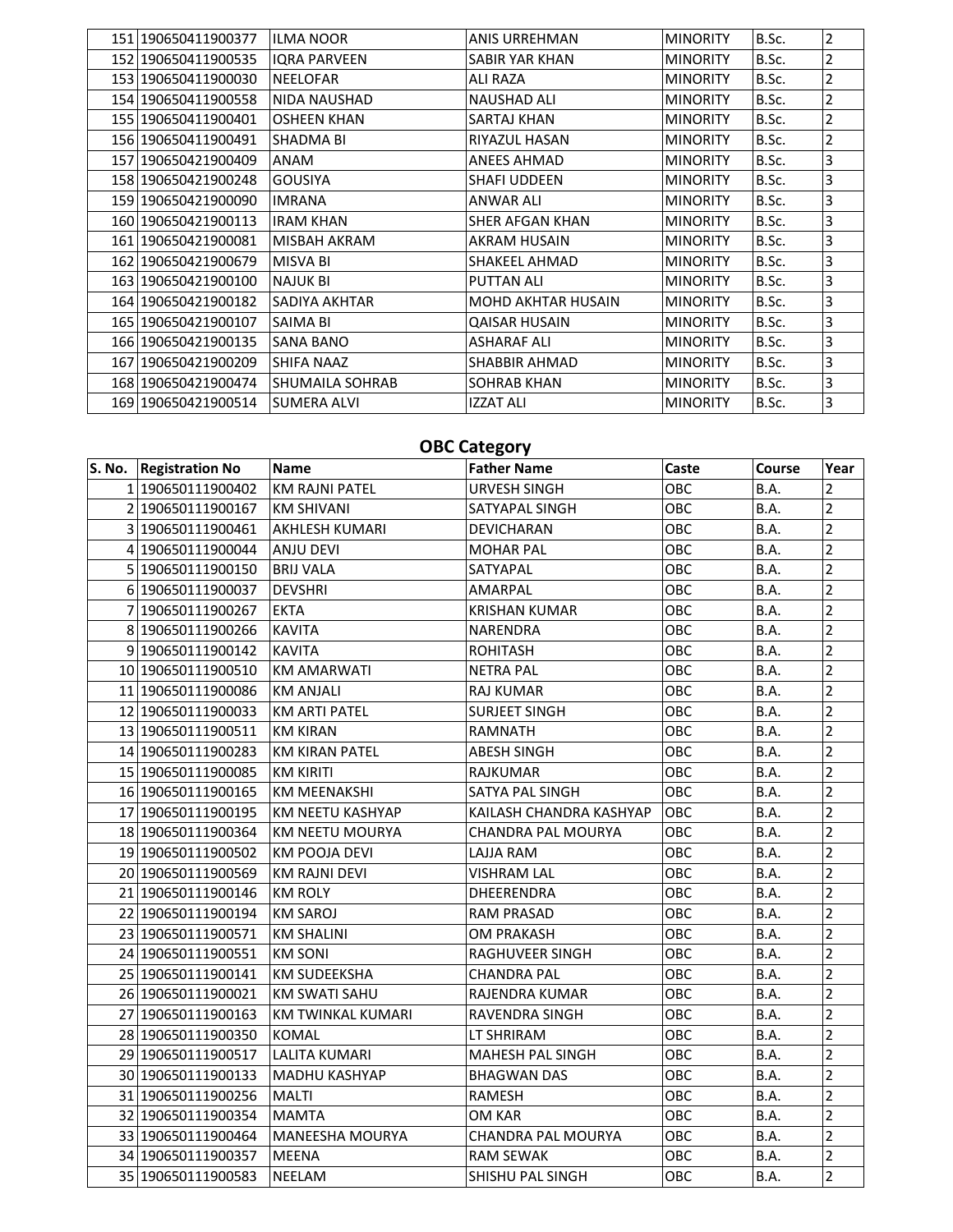| 36 190650111900584             | NEELAM KUMARI             | <b>DHANPAL</b>              | OBC | B.A.         | 2 |
|--------------------------------|---------------------------|-----------------------------|-----|--------------|---|
| 37 190650111900538             | <b>NEETU</b>              | <b>MANOJ KUMAR</b>          | OBC | B.A.         | 2 |
| 38 190650111900216             | <b>NEHA MAURYA</b>        | <b>NANHE MAURYA</b>         | OBC | B.A.         | 2 |
| 39 190650111900294             | <b>NEHA SAHU</b>          | RAJESH SAHU                 | OBC | B.A.         | 2 |
| 40 190650111900219             | <b>NEHA SHRIVASTAVA</b>   | MANOJ KUMAR SHRIVASTAVA OBC |     | B.A.         | 2 |
| 41 190650111900139             | <b>POONAM</b>             | <b>MUNENDRA PAL</b>         | OBC | B.A.         | 2 |
| 42 190650111900507             | <b>POONAM</b>             | <b>KISHAN PAL</b>           | OBC | B.A.         | 2 |
| 43 190650111900193             | POONAM KUMARI             | SHIVNATH SINGH              | OBC | B.A.         | 2 |
| 44 190650111900346             | <b>PRIYANKA SAHU</b>      | RAJKUMAR SAHU               | OBC | B.A.         | 2 |
| 45 190650111900177             | PRIYANKA YADAV            | AJAY KUMAR YADAV            | OBC | B.A.         | 2 |
| 46 190650111900115             | RAJNI SHAKYA              | <b>SHER SINGH</b>           | OBC | B.A.         | 2 |
| 47 190650111900054             | <b>RUCHI</b>              | YADRAM SHAKYA               | OBC | B.A.         | 2 |
| 48 190650111900337             | <b>RUKMANI</b>            | <b>VEER PAL</b>             | OBC | B.A.         | 2 |
| 49 190650111900483             | <b>SANGAM KUMARI</b>      | TALEVER                     | OBC | B.A.         | 2 |
| 50 190650111900056             | <b>SARITA SHAKYA</b>      | UMAKANT SINGH SHAKYA        | OBC | B.A.         | 2 |
| 51 190650111900549             | <b>SEEMA DEVI</b>         | MAHESH CHANDRA              | OBC | B.A.         | 2 |
| 52 190650111900169             | <b>SHALINEE</b>           | PANKAJ KUMAR                | OBC | B.A.         | 2 |
| 53 190650111900161             | SHEETAL                   | ROHITASH SHAKYA             | OBC | B.A.         | 2 |
| 54 190650111900490             | <b>SHEETAL</b>            | <b>SUBEDAR</b>              | OBC | B.A.         | 2 |
| 55 190650111900359             | <b>SHIVANI SAHU</b>       | <b>MUKESH KUMAR</b>         | OBC | B.A.         | 2 |
| 56 190650111900241             | <b>SUMAN</b>              | <b>SOVARAN PAL</b>          | OBC | B.A.         | 2 |
| 57 190650111900245             | <b>SWATI</b>              | <b>BRAJESH KUMAR</b>        | OBC | B.A.         | 2 |
|                                |                           |                             |     |              |   |
| 58 190650111900438             | <b>UPASANA</b>            | <b>NEERAJ KUMAR</b>         | OBC | B.A.         | 2 |
| 59 190650111900262             | <b>UPASNA</b>             | <b>NATTHU LAL</b>           | OBC | B.A.         | 2 |
| 60 190650111900309             | <b>VAIDEHI</b>            | <b>JAGDEESH</b>             | OBC | B.A.         | 2 |
| 61 190650111900372             | <b>VINEETA DEVI</b>       | <b>BEERENDRA KUMAR</b>      | OBC | B.A.         | 2 |
| 62 190650121900425             | ANJALI                    | <b>KRISHNA VEER</b>         | OBC | B.A.         | 3 |
| 63 190650121900436             | ANUPAM                    | <b>VRIG SINGH</b>           | OBC | B.A.         | 3 |
| 64 190650121900259             | <b>BABITA</b>             | PAPPU                       | OBC | B.A.         | 3 |
| 65 190650111900382             | <b>BEETU</b>              | <b>RAJKAPOOR</b>            | OBC | B.A.         | 3 |
| 66 190650121900256             | CHHAYA MAURYA             | <b>BHAGWAN DAS</b>          | OBC | B.A.         | 3 |
| 67 190650121900216             | DEEKSHA SAHU              | RAVINDRA KUMAR SAHU         | OBC | B.A.         | 3 |
| 68 190650121900104             | <b>DHYAN WATI</b>         | <b>AMAR PAL</b>             | OBC | B.A.         | 3 |
| 69 190650121900103             | <b>GEETA SHAKYA</b>       | RAJENDRA PAL                | OBC | B.A.         | 3 |
| 70 190650121900118 KAJAL DEVAL |                           | <b>VINOD PRAKASH</b>        | OBC | B.A.         | 3 |
| 71 190650121900643             | KM AJITA GOSWAMI          | CHHOTE LAL                  | OBC | B.A.         | 3 |
| 72 190650121900627             | <b>KM ANJALI</b>          | <b>CHANDRA BHAN</b>         | OBC | B.A.         | 3 |
| 73 190650121900367             | <b>KM LALITA</b>          | <b>BHOJRAJ</b>              | OBC | B.A.         | 3 |
| 74 190650121900110             | <b>KM PRINCI BHARDWAJ</b> | SANDEEP BHARDWAJ            | OBC | B.A.         | 3 |
| 75 190650121900044             | KM SHUBHEE SHARMA         | RAVENDRA PAL SHARMA         | OBC | B.A.         | 3 |
| 76 190650121900013             | <b>KM SUNAINA</b>         | JITENDRA SINGH              | OBC | B.A.         | 3 |
| 77 190650121900603             | <b>KM SUNEETI</b>         | SHIVRAJ SINGH               | OBC | B.A.         | 3 |
| 78 190650121900456             | KUSUMA YADAV              | <b>BHAGWAN SINGH</b>        | OBC | B.A.         | 3 |
| 79 190650121900075             | <b>NANDANI PATEL</b>      | <b>SURJAN SINGH</b>         | OBC | B.A.         | 3 |
| 80 190650121900094             | <b>NEERU RATHAUR</b>      | PREM SHANKAR RATHAUR        | OBC | B.A.         | 3 |
| 81 190650121900040             | <b>NIRDESH RATHAUR</b>    | DHAN VEER SINGH RATHAUR     | OBC | B.A.         | 3 |
| 82 190650121900389             | PALLAVI RANI              | <b>TOTA RAM</b>             | OBC | B.A.         | 3 |
| 83 190650121900582             | PALLAVI SAHU              | <b>VINOD SAHU</b>           | OBC | B.A.         | 3 |
| 84 190650121900053             | PREETI VERMA              | KAMAL KUMAR VERMA           | OBC | B.A.         | 3 |
| 85 190650121900405             | RADHA RATHORE             | SATEESH CHANDRA RATHORE     | OBC | B.A.         | 3 |
| 86 190650121900102             | RAJANI SHAKYA             | <b>MAHENDRA PAL</b>         | OBC | B.A.         | 3 |
| 87 190650121900240             | <b>RENU</b>               | <b>VIDHYA RAM</b>           | OBC | B.A.         | 3 |
| 88 190650121900419             | <b>ROSHNI</b>             | <b>DHARM PAL</b>            | OBC | B.A.         | 3 |
| 89 190650121900400             | SAKSHI                    | ROHITASH KUMAR SHAKYA       | OBC | B.A.         | 3 |
| 90 190650121900066             | SARVESH                   | <b>JAI PRAKASH</b>          | OBC | B.A.         | 3 |
| 91 190650121900458             | SONI                      | RAKESH KUMAR                | OBC | B.A.         | 3 |
| 92 190650111900289             | <b>KANCHAN MOURYA</b>     | PRAHALAD BABU MOURYA        | OBC | <b>B.Com</b> | 2 |
| 93 190650111900505             | KM DEEKSHA VERMA          | SANJEEV KUMAR VERMA         | OBC | <b>B.Com</b> | 3 |
|                                |                           |                             |     |              |   |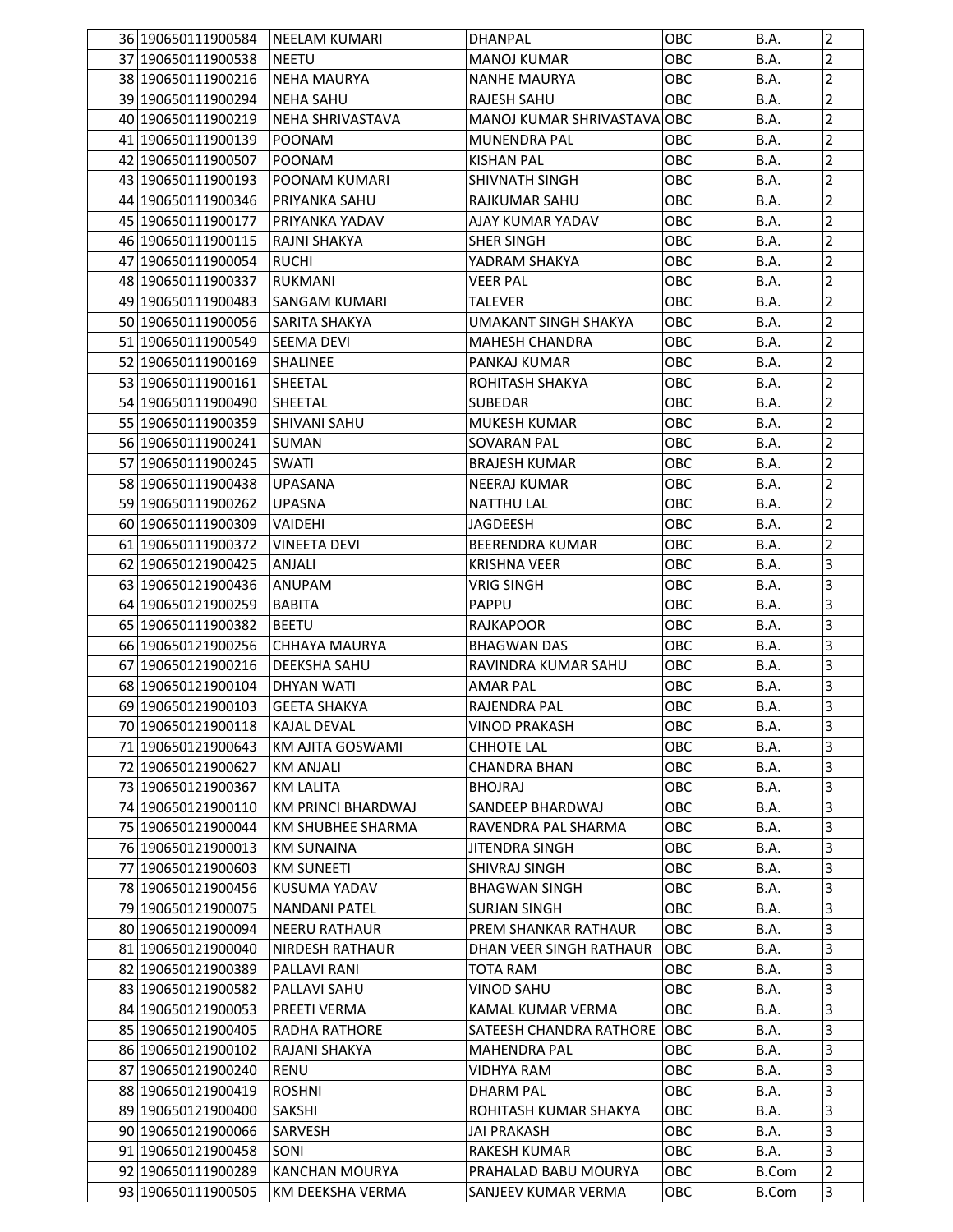| 94 190650121900621  | <b>KM HEMLATA</b>      | <b>MAHENDRA SINGH</b>  | OBC        | B.Com | 3              |
|---------------------|------------------------|------------------------|------------|-------|----------------|
| 95 190650121900523  | <b>NIDHI RATHAUR</b>   | ARYENDRA SINGH RATHAUR | <b>OBC</b> | B.Com | 3              |
| 96 190650121900097  | <b>PRACHI PATEL</b>    | <b>HARPAL SINGH</b>    | <b>OBC</b> | B.Com | 3              |
| 97 190650111900095  | <b>AKANSHA PATEL</b>   | JITENDRA SINGH         | <b>OBC</b> | B.Sc. | $\overline{2}$ |
| 98 190650111900486  | <b>ANAMIKA RATHORE</b> | <b>BHAGVAN SINGH</b>   | <b>OBC</b> | B.Sc. | $\overline{2}$ |
| 99 190650111900109  | ANURADHA SHAKYA        | <b>SURESH CHANDRA</b>  | <b>OBC</b> | B.Sc. | $\overline{c}$ |
| 100 190650111900122 | <b>ARTI</b>            | <b>SUKHPAL</b>         | <b>OBC</b> | B.Sc. | $\overline{2}$ |
| 101 190650111900110 | KARUNA GOTAMI          | KIRPA SHANKAR          | <b>OBC</b> | B.Sc. | $\overline{2}$ |
| 102 190650111900301 | <b>KM CHHAYA RANI</b>  | <b>NETRAPAL</b>        | <b>OBC</b> | B.Sc. | $\overline{2}$ |
| 103 190650111900189 | <b>KM RAJVATI</b>      | SONPAL                 | <b>OBC</b> | B.Sc. | $\overline{2}$ |
| 104 190650111900291 | KM RENU SHAKYA         | LAL BAHADUR SHAKYA     | <b>OBC</b> | B.Sc. | $\overline{2}$ |
| 105 190650111900148 | <b>KM RINKI MOURYA</b> | RAMU                   | <b>OBC</b> | B.Sc. | $\overline{2}$ |
| 106 190650111900306 | KM SANJANA             | <b>KALICHRAN JHA</b>   | <b>OBC</b> | B.Sc. | $\overline{2}$ |
| 107 190650111900130 | <b>KUSHMA</b>          | <b>RAM SINGH</b>       | <b>OBC</b> | B.Sc. | $\overline{2}$ |
| 108 190650111900324 | PRIYA RATHORE          | <b>VINOD RATHORE</b>   | <b>OBC</b> | B.Sc. | $\overline{2}$ |
| 109 190650111900488 | <b>SUSHEELA DEVI</b>   | <b>NANHEY LAL</b>      | <b>OBC</b> | B.Sc. | 2              |
| 110 190650121900084 | KM DEEKSHA SHARMA      | MURARI LAL SHARMA      | <b>OBC</b> | B.Sc. | 3              |
| 111 190650121900019 | <b>KM GEETA</b>        | <b>GIRIRAJ SINGH</b>   | <b>OBC</b> | B.Sc. | 3              |
| 112 190650121900122 | KM PALLAVI YADAV       | <b>MOHKAM SINGH</b>    | <b>OBC</b> | B.Sc. | 3              |
| 113 190650121900490 | <b>LALITA</b>          | <b>RAKESH KUMAR</b>    | <b>OBC</b> | B.Sc. | 3              |
| 114 190650121900277 | <b>MAMTA SHAKYA</b>    | <b>HARI SINGH</b>      | <b>OBC</b> | B.Sc. | 3              |

### **SC Category**

| S. No. Registration No | Name                | <b>Father Name</b>        | Caste     | Course | Year           |
|------------------------|---------------------|---------------------------|-----------|--------|----------------|
| 1 190650211900100      | CHANCHAL            | SOMPAL                    | SC        | B.A.   | $\overline{2}$ |
| 2 190650211900042      | <b>JAG ROSHANI</b>  | <b>KISHAN LAL</b>         | SC        | B.A.   | $\overline{2}$ |
| 3 190650211900236      | <b>KM ARTI</b>      | <b>RAM SAJEEVAN</b>       | SC        | B.A.   | $\overline{2}$ |
| 4 190650211900329      | <b>RITU</b>         | LALA RAM                  | SC        | B.A.   | $\overline{2}$ |
| 5 190650211900437      | POONAM              | RAJESH VALMIKI            | SC        | B.A.   | 3              |
| 6 190650211900525      | <b>AMAL KUMARI</b>  | <b>JHHAJAN SINGH</b>      | SC        | B.A.   | $\overline{2}$ |
| 7 190650211900012      | <b>BARSHA RANI</b>  | <b>BACHAN SINGH</b>       | SC        | B.A.   | $\overline{2}$ |
| 8 190650211900224      | <b>GEETA</b>        | PREMPAL                   | SC        | B.A.   | $\overline{2}$ |
| 9 190650211900399      | <b>JOYTI</b>        | <b>RAI BHAN SINGH</b>     | SC        | B.A.   | $\overline{2}$ |
| 10 190650211900353     | <b>KAMINI</b>       | RAVENDRA                  | SC        | B.A.   | $\overline{2}$ |
| 11 190650211900155     | KHUSHBOO GAUTAM     | <b>RAM VILAS</b>          | SC        | B.A.   | $\overline{2}$ |
| 12 190650211900102     | <b>KIRAN</b>        | <b>BHOOPRAM</b>           | <b>SC</b> | B.A.   | $\overline{2}$ |
| 13 190650211900126     | <b>KM MUSKAN</b>    | PHOOL CHANDRA             | SC        | B.A.   | $\overline{2}$ |
| 14 190650211900340     | <b>KM NEELAM</b>    | BRAHMANAND                | SC        | B.A.   | $\overline{2}$ |
| 15 190650211900227     | <b>KM NEHA</b>      | <b>MAHESH PAL</b>         | SC        | B.A.   | $\overline{2}$ |
| 16 190650211900188     | <b>KM PALLAVI</b>   | <b>RAJU DIWAKAR</b>       | SC        | B.A.   | $\overline{2}$ |
| 17 190650211900314     | <b>KM PAPPI</b>     | <b>PREM PAL</b>           | SC        | B.A.   | $\overline{2}$ |
| 18 190650211900453     | <b>KM RITU</b>      | <b>NARENDRA PAL SINGH</b> | SC        | B.A.   | $\overline{2}$ |
| 19 190650211900158     | <b>KRANTI</b>       | <b>SURAJ PAL</b>          | SC        | B.A.   | $\overline{2}$ |
| 20 190650211900300     | <b>NEETU BHARTI</b> | <b>DHARM PAL SINGH</b>    | SC        | B.A.   | $\overline{2}$ |
| 21 190650211900299     | PALLAVI             | OM SINGH                  | SC        | B.A.   | $\overline{2}$ |
| 22 190650211900443     | POONAM BHARTI       | <b>MOTILAL</b>            | SC        | B.A.   | $\overline{2}$ |
| 23 190650211900223     | RASHMI              | NETRAPAL SINGH            | SC        | B.A.   | $\overline{2}$ |
| 24 190650211900103     | SHEETAL             | <b>BHOOPRAM</b>           | SC        | B.A.   | $\overline{2}$ |
| 25 190650221900083     | <b>BHARTI</b>       | <b>SATYA PAL</b>          | SC        | B.A.   | 3              |
| 26 190650221900141     | <b>BHARTI</b>       | <b>SURAJ PAL</b>          | SC        | B.A.   | 3              |
| 27 190650221900486     | <b>GEETA</b>        | YADRAM                    | SC        | B.A.   | 3              |
| 28 190650221900047     | <b>KM BHARTI</b>    | <b>SHANTI SWAROOP</b>     | SC        | B.A.   | 3              |
| 29 190650221900057     | <b>KM NISHA</b>     | <b>HARISHCHANDRA</b>      | SC        | B.A.   | 3              |
| 30 190650221900194     | PALAK GAUTAM        | RAMAUTAR                  | SC        | B.A.   | 3              |
| 31 190650221900452     | POONAM              | <b>HARIOM</b>             | SC        | B.A.   | 3              |
| 32 190650211900144     | <b>RACHNA</b>       | SARVESH KUMAR             | SC        | B.A.   | 3              |
| 33 190650221900417     | SHEETU KUMARI       | <b>SATYA PRAKASH</b>      | SC        | B.A.   | 3              |